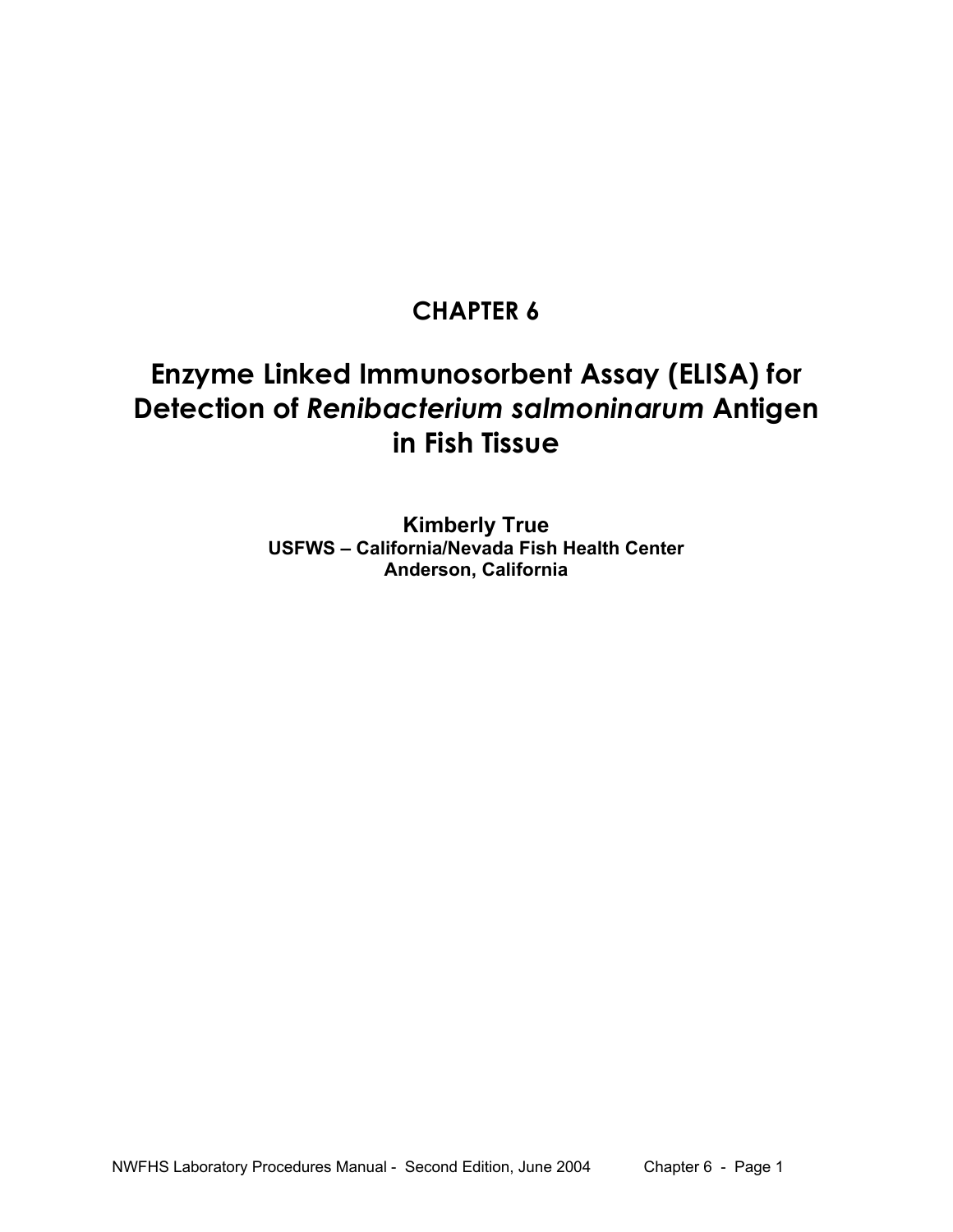# **Chapter 6 - Table of Contents**

| A. Standardization of Reagents<br>1. Standardization of Antibody Reagents<br>2. Optimization of Antibody Dilutions<br>B. Tissue Collection and Processing<br>C. Performing the Assay<br>D. Interpretation of Data<br>E. Quality Control |
|-----------------------------------------------------------------------------------------------------------------------------------------------------------------------------------------------------------------------------------------|
|                                                                                                                                                                                                                                         |
| A. Coating Immunoplates with Antibody<br>B. Preparing Wash Solution and Washer Reservoirs<br>C. Thaw and Centrifuge Test Samples                                                                                                        |
| A. Washing Plates<br>1. Initial Priming of Washer<br>2. Wash Protocol                                                                                                                                                                   |
| B. Loading Tissue Samples and Controls<br>C. Washing unbound antigen<br>D. Adding Secondary HRP-labeled Conjugate<br>E. Washing unbound antibody<br>F. ABTS Substrate - Color Development                                               |
| G. Stop Solution and Plate Reading<br>H. Equipment Maintenance upon completion of assay                                                                                                                                                 |
|                                                                                                                                                                                                                                         |
| A. Quality Control<br>B. Negative-Positive Determination                                                                                                                                                                                |
|                                                                                                                                                                                                                                         |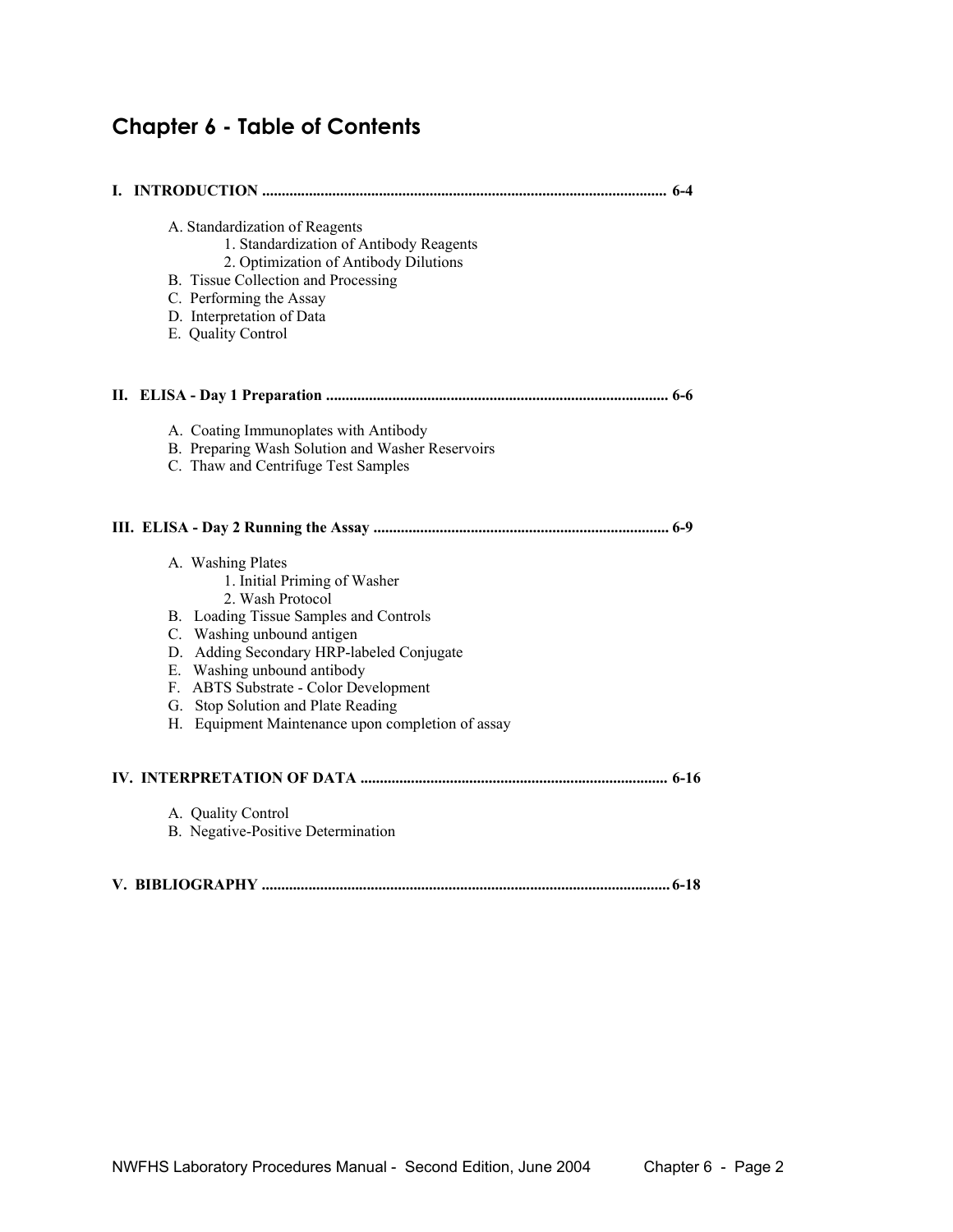# **Appendices**

| 1. Standardization of Antibody Reagents                                  |  |
|--------------------------------------------------------------------------|--|
| 2. Checkerboard Titration - Optimization of Antibody Dilutions           |  |
| 3. Tissue Collection and Processing                                      |  |
| 4. Performing the Assay                                                  |  |
| 5. Interpretation of Data and Quality Control                            |  |
| A. Controls                                                              |  |
| <b>B.</b> Positive Threshold                                             |  |
| 6. Corroboration Testing by PCR                                          |  |
| 7. Annual Testing Program                                                |  |
| 8. Equipment Calibration and Maintenance                                 |  |
|                                                                          |  |
| 1. Overview                                                              |  |
| 2. Standardization of Antibodies and Control Reagents                    |  |
| A. Pooling of Antibody Reagents                                          |  |
| B. Positive Control Antigen                                              |  |
| C. Negative Control Tissue (NCT)                                         |  |
| 3. Checkerboard Titration Assay                                          |  |
| A. Reagents and test samples                                             |  |
| B. Microplate format                                                     |  |
| C. Checkerboard titration procedure                                      |  |
| D. Determination of antibody dilutions                                   |  |
| APPENDIX C - Collection and Processing of Tissue Samples for ELISA  6-29 |  |
| 1. Sample Collection, Transport and Storage                              |  |
| A. Field Collection Supplies and Guidelines                              |  |
| B. Samples Collected from Adult Fish                                     |  |
| C. Samples Collected from Juvenile Fish                                  |  |
| 2. Sample Processing                                                     |  |
| A. PBS-T20 Buffer                                                        |  |
| <b>B.</b> Instruments                                                    |  |
| C. Tissue Dilution and Processing                                        |  |
|                                                                          |  |
| 1. Reagents                                                              |  |
| A. Kirkegaard and Perry Laboratories (KPL) Assay Reagents                |  |
| <b>B.</b> Additional Reagents                                            |  |
| C. Formula for Phosphate Buffered Saline (PBS) with Tween 20             |  |
| 2. Supplies                                                              |  |
| 3. Equipment                                                             |  |
|                                                                          |  |
|                                                                          |  |
|                                                                          |  |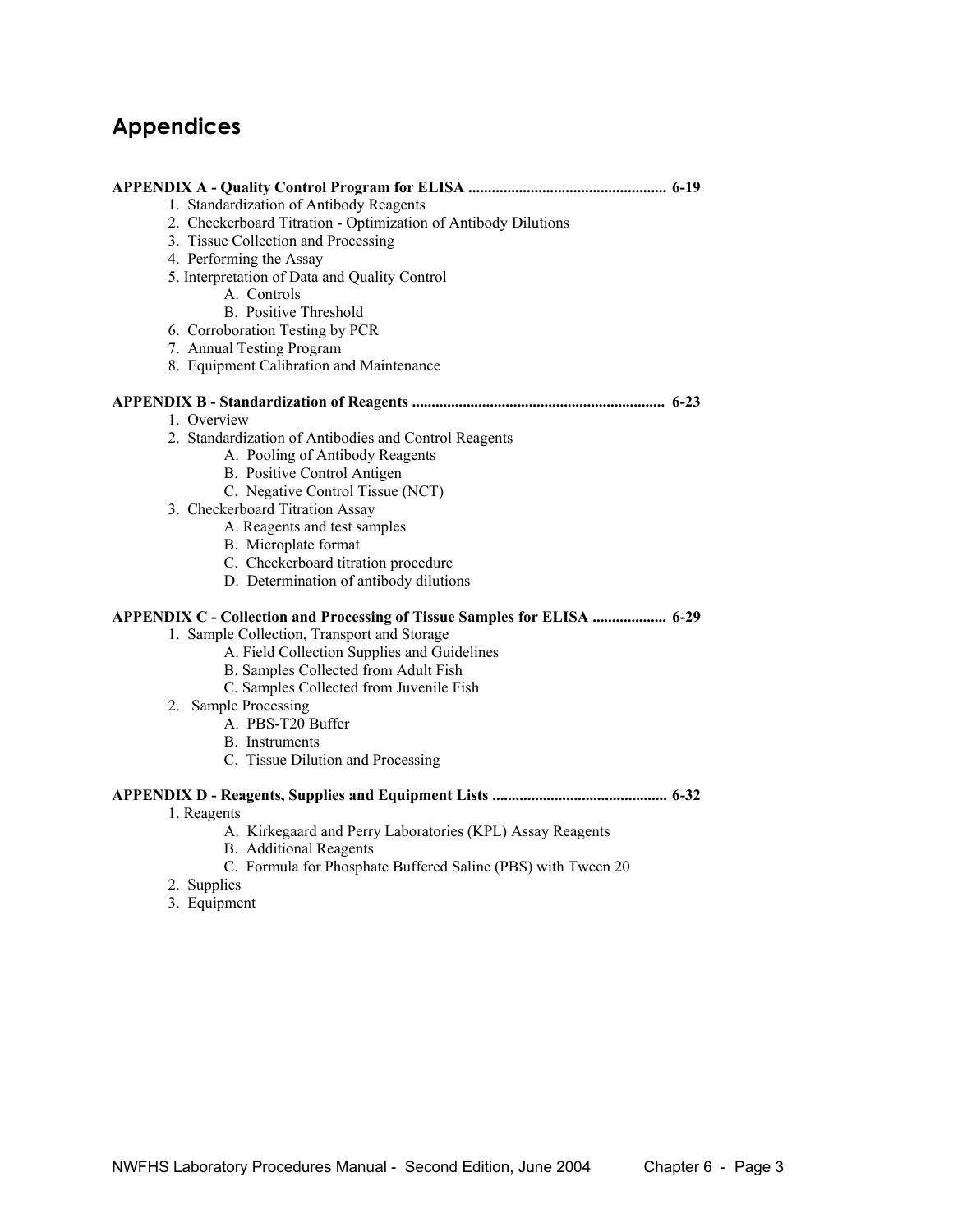## **Enzyme Linked Immunosorbent Assay (ELISA) for Detection of**  *Renibacterium salmoninarum* **Antigen in Fish Tissue**

## **I. Introduction**

The following section contains a detailed protocol for the double antibody sandwich Enzyme-Linked Immunosorbent Assay (ELISA) for detection of the *Renibacterium salmoninarum* (Rs) antigen in fish tissues (Figure 1). The protocol, appendices, and figures are adapted from the methods of Ron Pascho and Dr. Diane Elliott, at the USGS-Western Fisheries Research Center in Seattle, Washington, with additional revisions by Dr. Theodore Meyers of Alaska Department of Fish and Game, and Kimberly True of USFWS, Ca-Nv Fish Health Center.

The ELISA is a highly sensitive and complex protocol that requires careful preparation of assay reagents and strict adherence to protocol. Each major section of the protocol contains a general overview of the process in the first paragraph, then detailed step-by-step instructions to perform the assay. Read through each section prior to performing the assay, so the overall concepts as well as the individual steps are clear. Additional procedures, included in Appendices A-E, are part of the overall methodology of ELISA and ensure quality control of reagents, consistent test results, and optimum performance of the assay. The instructions described here are specific for the reagents and equipment described in Appendix D; other equipment and reagents may perform as well, but will require modifications to this protocol and validation through appropriate testing of the assay.

The ELISA was selected as the most sensitive preliminary testing method for *Renibacterium salmoninarum* (Rs) antigen in both salmonid and non-salmonid fish species tested for the Survey. As a corroborative method, subsets of samples containing the highest OD values from each ELISA assay will be tested for the presence of Rs DNA by the Polymerase Chain Reaction, see Chapter 7 – Corroborative Testing of R.salmoninarum by PCR. The combination of these two methodologies assures the highest sensitivity in detection, as well as the most specific corroborative test available for detection of this pathogen.

An integral part of the Survey includes a Quality Control program for ELISA (Appendix A) that ensures comparable test results and consistent data management through national standardization of the ELISA protocol among all nine Fish Health Centers. The Quality Control program includes the use of standardized reagents and controls; standard methods for conducting the assay; consistent and comparable interpretation of data ; and an annual testing program to monitor assay performance among all laboratories. Specifically, the ELISA methodology includes all of the following:

### **A. STANDARDIZATION OF REAGENTS**

#### **1. Standardization of Antibody Reagents:**

 Antibodies used in ELISA, (Coating and HRP-labeled), are rehydrated and pooled into large reagent batches, then tested using a Checkerboard Titration to determine optimum dilutions for each antibody reagent. Antibodies are aliquoted into small working volumes and this standardized source of reagent is used for 1-2 years. This pooling and standardization of antibody reagents ensures consistency in reagent quality, prevents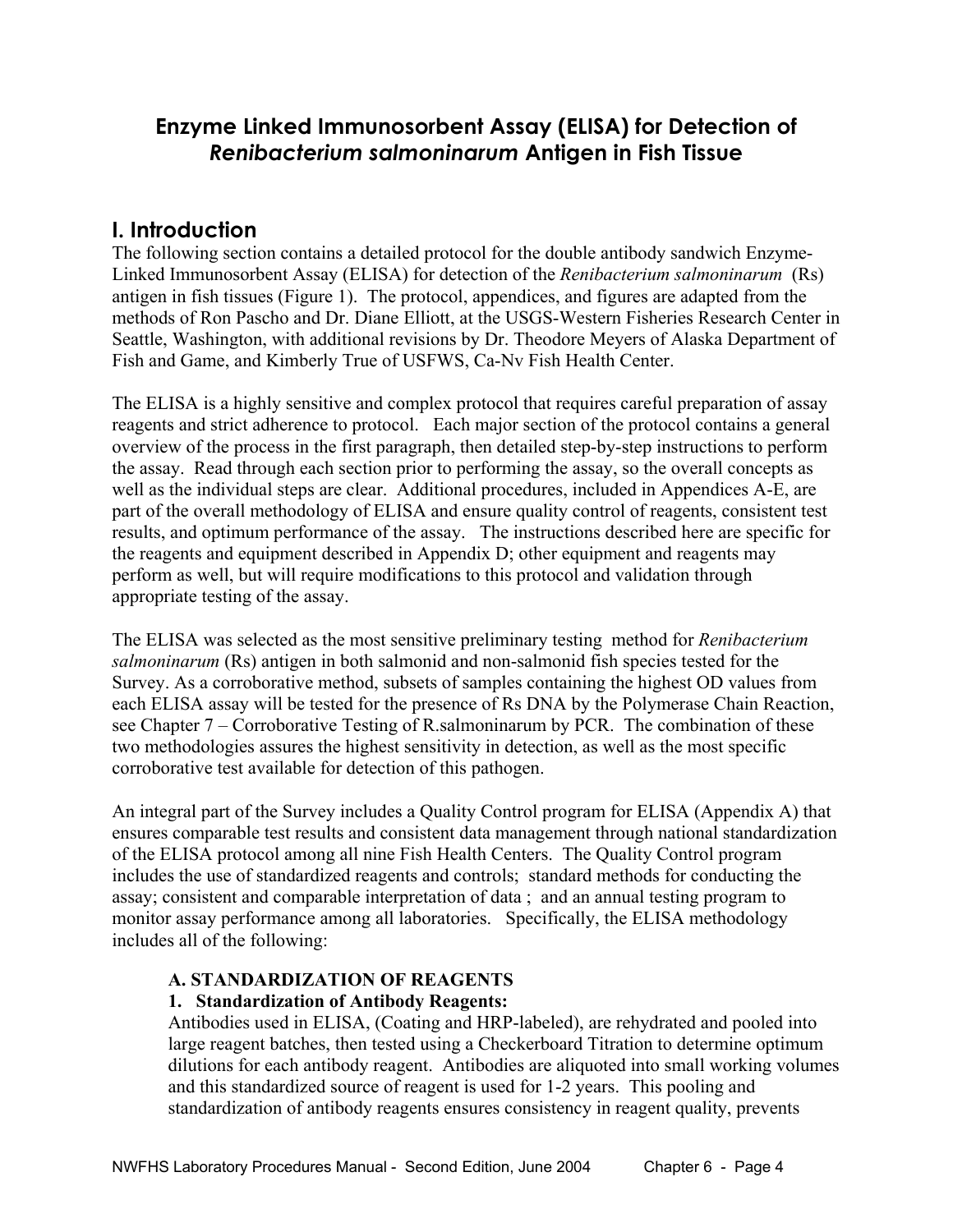reuse of reagents that may be degraded or stored in unfavorable conditions, and reduces variability between assays over time. Follow the Standardization of Antibody Reagents in Appendix B.

#### **2. Optimization of Antibody Dilutions:**

 The Checkerboard Titration Assay ensures optimum assay performance. Antibody testing, using a dilution matrix, determines the optimum antibody dilution for pooled lots of antibody reagent. This step ensures consistent ELISA results over time regardless of potential changes in antibody quality supplied by a manufacturer. Follow the Checkerboard Titration Assay in Appendix B prior to reagent allocation and use.

#### **B. TISSUE COLLECTION AND PROCESSING:**

Fish tissues are collected and processed with care to avoid contamination of kidney tissue with foreign material or gastrointestinal contents, which could give false-positive reactions in the ELISA. Sterile, individual instruments are used for each fish tissue collected to prevent cross-contamination between positive kidney tissues and negative samples. Established tissue collection and transportation procedures are followed to ensure sample integrity.

#### **C. PERFORMING THE ASSAY:**

The assay is performed following a detailed protocol. Special care is taken to ensure accurate dilution of antibody reagents, placement and isolation of control wells on each plate, and adherence to precise incubation temperatures and periods. Dedicated equipment such as pipettors, reagent dispensing cassettes, and glassware are an additional precaution to ensure accurate and consistent test results.

#### **D. INTERPRETATION OF DATA:**

Interpretation of data and determination of a positive optical density (OD) threshold is the most critical aspect of the ELISA (see Appendix A - Quality Control Program for ELISA). Established guidelines for a Control Plate, control wells on each subsequent plate, and the application of the standardized Negative Control Tissue (NCT) are included in the protocol to ensure optimum assay performance, consistent test results, and comparable analysis of data.

 For data interpretation, two standard deviations above the mean OD value of the Negative Control Tissue is used to establish the positive-negative threshold. The Negative Control Tissue consists of chinook kidney tissue that was tested and found to be below detection limits for Rs antigen by ELISA, and negative for Rs DNA by the highly sensitive PCR assay.

#### **E. QUALITY CONTROL:**

The Quality Control program for ELISA among USFWS Fish Health Centers includes: optimization and standardization of antibody dilutions, use of standardized Negative Control Tissue, standard data analysis and reporting methods, corroborative testing with Rs-PCR and annual testing of each laboratory to ensure consistent and comparable testing across the United States.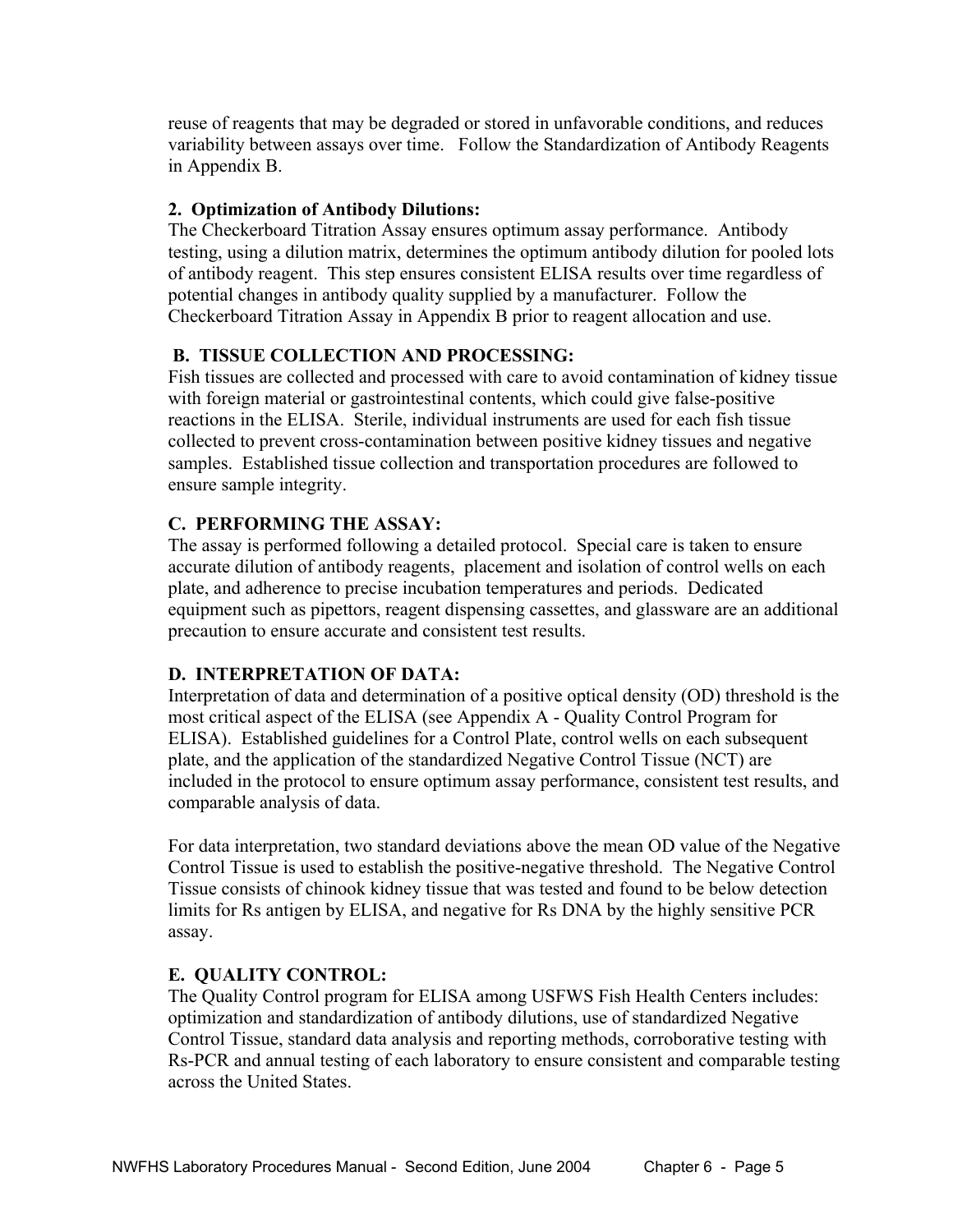## **II. ELISA - DAY 1**

The afternoon prior to the ELISA, the sample template, or sample placement map, is prepared using computer software such as Lotus or Excel, or it can be handwritten in a format that corresponds to the 96 well plates. It is very important to follow the sample template both on Day 1 when plates are coated, and during the entire assay to ensure the proper reagents and kidney tissues are placed into the appropriate wells.

Prepare the Coating Solution used for diluting the Coating Antibody (CAb). Set 5-10mL aside for Chromogen Control (CC) and Substrate Control (SC) wells. Add the CAb to the remaining coating Solution and dispense 200µL into appropriate wells. Incubate coated plates in a humid chamber at 4C for 16 hours.

#### **NOTE: Add the CAb at the appropriate dilution determined by Checkerboard Titration; this protocol refers to 1:1000 (1ug/mL) as a standard dilution for CAb as an example only.**

Refer to Table 1 for proper placement of reagent controls at each step of the assay. The Control Plate Template (Figure 2) also provides a detailed illustration of sample and control placement in plate wells.

It is also helpful to prepare the Wash solution and centrifuge the processed kidney samples the afternoon before the assay so plates can be loaded early the next morning and the assay completed within eight hours.

|           | Determine number of samples to be run, and number of plates as follows: |       |                                                                 |  |  |  |  |
|-----------|-------------------------------------------------------------------------|-------|-----------------------------------------------------------------|--|--|--|--|
|           | Number of samples                                                       | Plate | <b>Notes</b>                                                    |  |  |  |  |
| $1 - 32$  | (32)                                                                    |       | (First plate contains FULL CONTROLS and 32 samples)             |  |  |  |  |
| $33 - 76$ | (44)                                                                    | 2     | (Additional plates accommodate 44 samples)                      |  |  |  |  |
| 77-120    | (44)                                                                    | 3     |                                                                 |  |  |  |  |
| 121-164   | (44)                                                                    | 4     |                                                                 |  |  |  |  |
| 165-196   | (32)                                                                    | 5     | (Add a CONTROL plate every fourth plate, i.e. $\#1, \#5, \#9$ ) |  |  |  |  |
| 197-240   | (44)                                                                    | 6     |                                                                 |  |  |  |  |
| 241-284   | (44)                                                                    |       |                                                                 |  |  |  |  |
| 285-328   | (44)                                                                    | 8     |                                                                 |  |  |  |  |
| 329-360   | (32)                                                                    | 9     | (Add a CONTROL plate every fourth plate, i.e. $\#1, \#5, \#9$ ) |  |  |  |  |
| 361-404   | (44)                                                                    | 10    |                                                                 |  |  |  |  |

#### **A. COATING IMMUNOPLATES WITH ANTIBODY**

**1.** Calculate Coating Antibody (CAb) needed based on the number of plates - use **25mL per plate** as a guideline (200µL per well x 96 = 19.2mL). This allows extra volume for priming dispensing cassettes without significant waste of antibody reagent.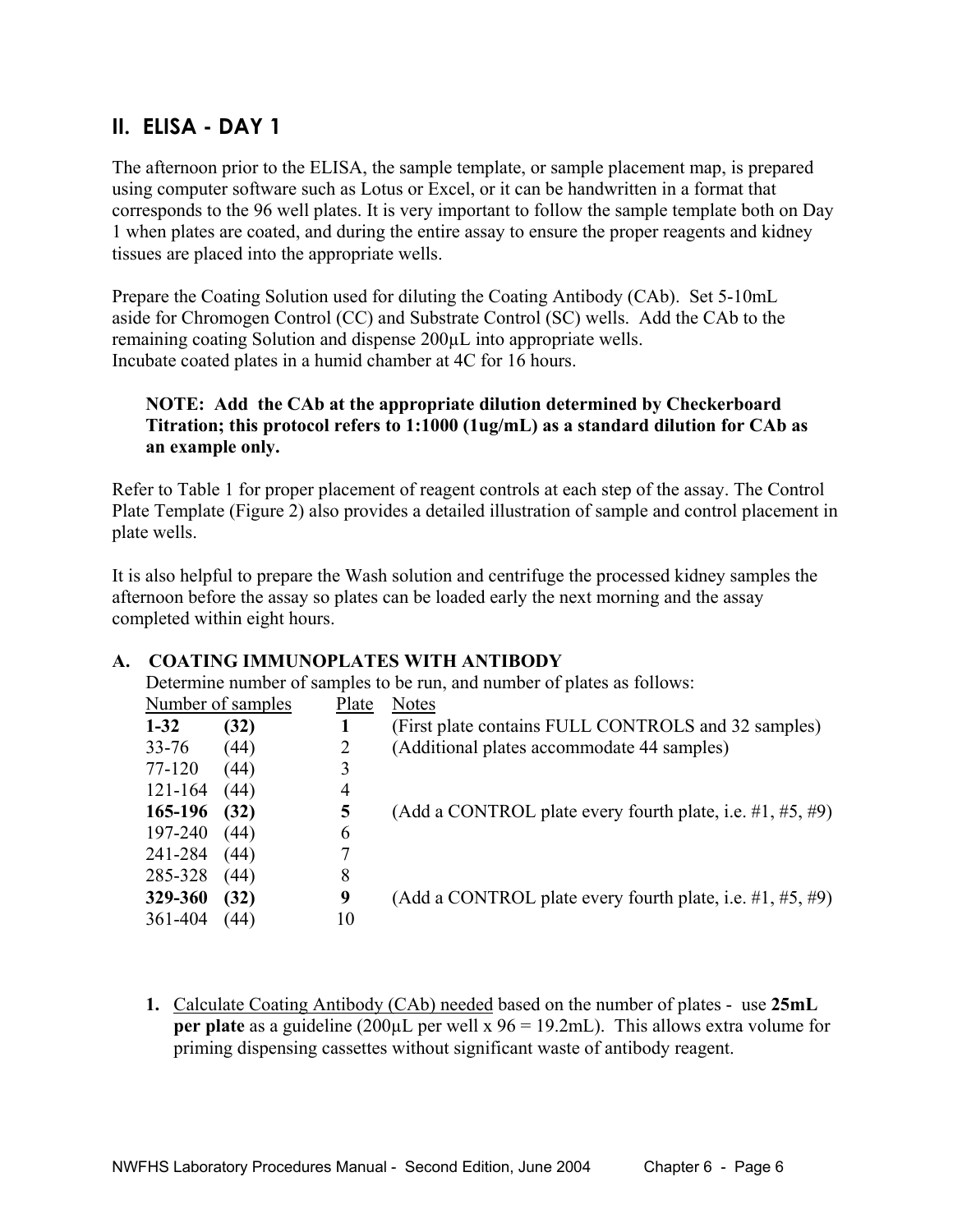| Number of samples Number of plates | $CAb$ Required $(1:1000)$ |
|------------------------------------|---------------------------|
| $1 - 32$                           | 25mL                      |
| $33 - 76$                          | 50mL                      |
| 77-120                             | 75mL                      |
| $121 - 164$                        | 100mL                     |
| 165-196                            | 125mL                     |
|                                    |                           |

#### **2.** Prepare a **1X Coating Solution** from 10X concentrate:

 **a.** Prepare an extra 5mL to be used in Conjugate and Substrate (CC & SC) negative control wells.

EXAMPLE : For example, for 3 plates prepare 80mL of coating solution.

- **b.** Remove the 5mL and place in a reagent reservoir or clean test tube. Add 200µL to each CC and SC well of column #1 of the Control plate(s) (i.e. plate #1 and #5). Reagent reservoirs should be dedicated for each reagent and control dispensed manually or with the Multi-drop machine (i.e., one reagent reservoir for Coating Sln, CAb, PBS-Tween20, Milk Diluent , HRP, ABTS, and Stop Sln ).
- **3.** Dilute CAb to 1:1000 (or appropriate dilution determined by Checkerboard Titration) in Coating Solution:
	- **a.** Gently mix or vortex CAb prior to diluting.
	- **b.** Pipette CAb into the remaining coating solution at  $1:1000$  or  $\mu L/mL$ .

EXAMPLE: 75µL CAb to remaining 75mL of Coating Sln.

- **c.** Swirl or vortex gently to mix (avoids foaming antibody reagents when mixing).
- **4.** Add CAb Solution to plates using Multi-drop Dispenser:

CONTROL or PLATE #1

- **a.** Sequentially number the microplates.
- **b.** Place the CAb dispensing cassette on the Multi-drop unit and place the tubing in the bottom of the CAb Solution.
- **c.** Set volume for 200µL and 12 columns (use the same volume setting for all reagents, except the last step using STOP SLN =  $50\mu L$ )
- **d.** Press the **PRIME** button to draw the solution through the tubes and into the dispensing tips (will take 3-4 prime steps to completely fill the tubes and dispensing tips of the cassette).
- **e.** Place the first plate on the carriage, and press the **STEP** button **TWO TIMES** to advance the plate forward to the second column (first column received Coating Sln only and does not receive CAb).
- **f.** Press **START** and the unit will dispense reagent into the remaining columns (not necessary to set the number of columns to less than 12 as the Multi-drop will stop automatically when it reaches the last column of the plate).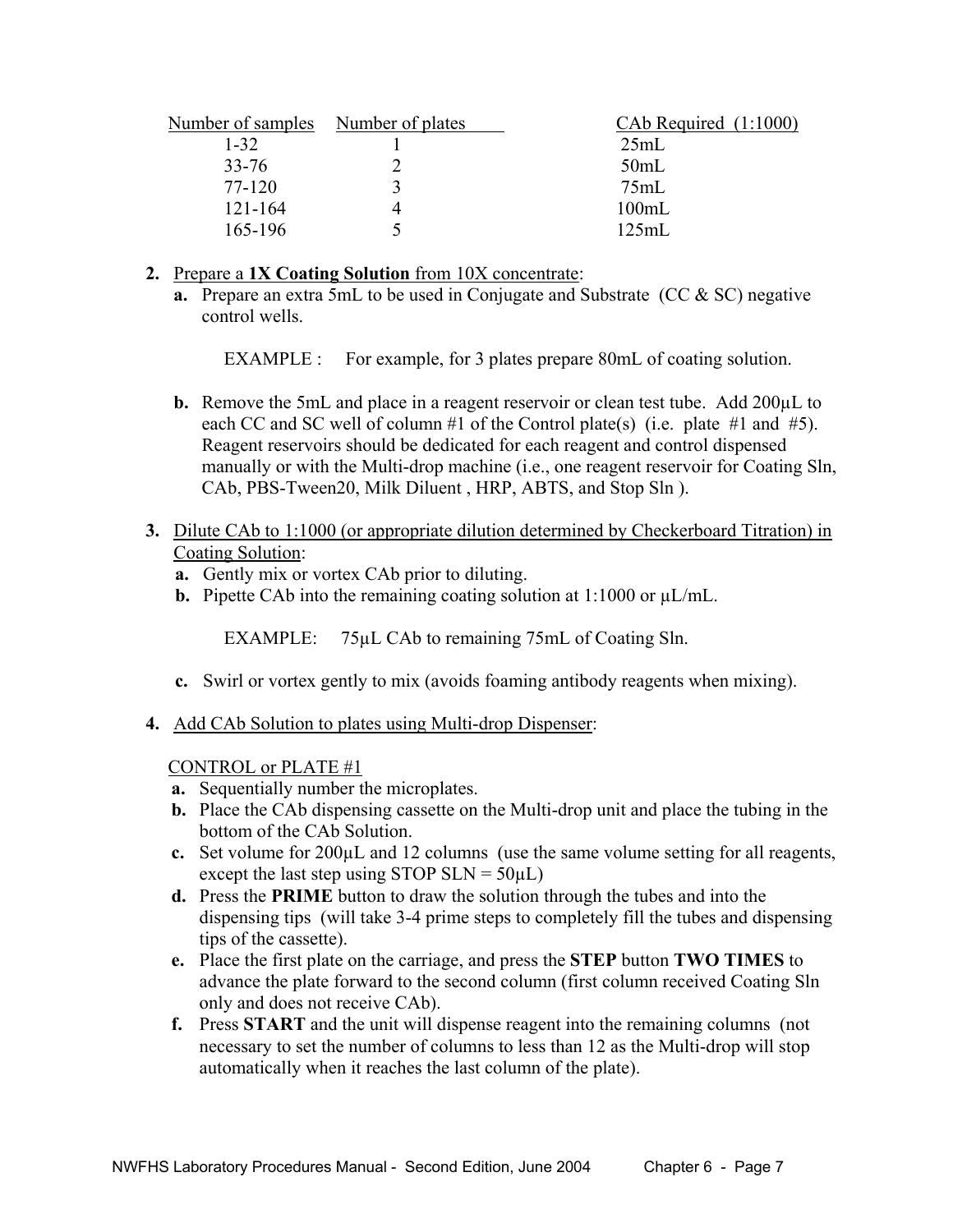| Table 1. Sample and Control Placement used in ELISA |
|-----------------------------------------------------|
|-----------------------------------------------------|

| STEPS>                                            | <b>STEP I</b><br><b>COATING</b><br><b>ANTIBODY</b> | <b>STEP II</b><br><b>SAMPLES/</b><br><b>CONTROLS</b> | <b>STEP III</b><br><b>CONJUGATE</b> | <b>STEP IV</b><br><b>CHROMOGEN</b><br>(ABTS) | <b>STEP V</b><br><b>STOP</b><br><b>SOLUTION</b> |
|---------------------------------------------------|----------------------------------------------------|------------------------------------------------------|-------------------------------------|----------------------------------------------|-------------------------------------------------|
| <b>Incubation</b><br>time & temp>                 | $(16 \text{ hr}, 4^0 \text{C})$                    | (3hr, 25 <sup>0</sup> C)                             | (2hr. 25 <sup>0</sup> C)            | $(20 \text{ min } 37^0\text{C})$             | <b>Immed Read</b>                               |
| <b>Negative</b><br><b>Control Tissue</b><br>(NOT) | <b>Coating Ab</b>                                  | Negative<br><b>Control Tissue</b><br>(NOT)           | <b>HRP-Ab</b>                       | <b>ABTS</b> Chromogen                        | <b>Stop Solution</b><br>Volume=50µL             |
| <b>Blank (BLK)</b>                                | <b>Coating Ab</b>                                  | PBS-Tween20                                          | HRP-Ab                              | <b>ABTS</b> Chromogen                        | <b>Stop Solution</b>                            |
| Conjugate<br>Control (CC)                         | <b>Coating</b><br><b>Solution</b>                  | PBS-Tween20                                          | HRP-Ab                              | <b>ABTS</b> Chromogen                        | <b>Stop Solution</b>                            |
| <b>Substrate</b><br>Control (SC)                  | <b>Coating</b><br>PBS-Tween20<br><b>Solution</b>   |                                                      | <b>Milk Diluent</b>                 | <b>ABTS</b> Chromogen                        | <b>Stop Solution</b>                            |
| <b>Positive</b><br><b>Controls</b>                | <b>Coating Ab</b>                                  | <b>KPL Positive</b><br>Controls                      | HRP-Ab                              | <b>ABTS</b> Chromogen                        | <b>Stop Solution</b>                            |
| <b>Tissue Samples</b>                             | <b>Coating Ab</b>                                  | Tissue samples                                       | <b>HRP-Ab</b>                       | <b>ABTS</b> Chromogen                        | <b>Stop Solution</b>                            |

#### ADDITIONAL PLATES

 **g.** Place each additional plate on the carriage and press **START**; all 12 columns will be filled with CAb.

(If running more than four plates, repeat steps 4a-f for each additional control plate).

- **h.** Watch the volume level and tubing placement for the last plate to be sure the tubing does not come out of solution and introduce air bubbles that will affect volume accuracy.
- **i.** Seal each plate with a plate sealer, place in a humid chamber, and incubate at  $4^{\circ}$ C for 16 hours.
- **5.** Rinse Dispensing Cassette with dH<sub>2</sub>0:
	- **a.** Place an empty plate on the carriage (can reuse a designated plate labeled "Rinse Plate" for this purpose).
	- **b.** Place the cassette tubing in a 50mL conical tube, and add dH<sub>2</sub>0.
	- **c.** Press **PRIME**, then **START** to dispense water and flush the dispensing tubes.
	- **d.** Discard the liquid from the plate and repeat with approximately 50 mL of dH20.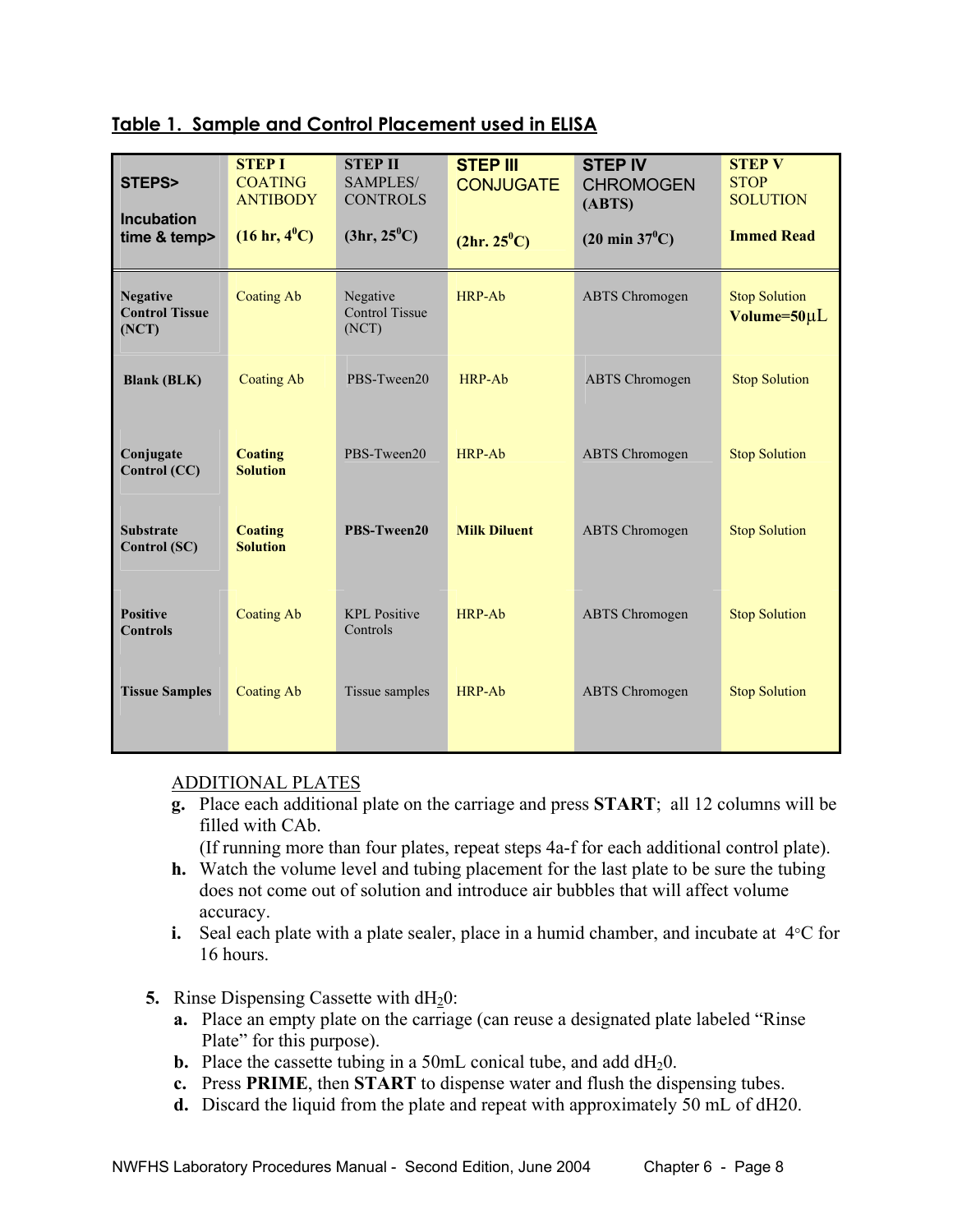- **e.** Remove the tubing from the water and press **PRIME** to remove the remaining liquid in the tubes ( or press **EMPTY** to reverse the flow of liquid in the dispensing cassette, which will empty the contents back into the 50mL conical tube).
- **f.** Remove the dispensing cassette from the Multi-drop and air dry overnight.
- **g.** Repeat this procedure for each dispensing cassette after its use.

## **B. PREPARING WASH SOLUTION AND WASHER RESERVOIRS (Bio-Tek Reservoir and Vacuum system for Model EL540 Washer)**

- 1. Dilute Wash Solution Concentrate 1:20 in  $dH_2$ 0. Prepare ~750mL for each plate and place in WASH reservoir.
- 2. Refrigerate Wash Solution overnight, but bring to room temperature (RT) prior to running the assay on day 2.
- 3. Fill RINSE reservoir with  $dH<sub>2</sub>0$ .
- 4. Screw caps down tightly on all reservoirs (O-rings must seat down evenly for proper vacuum operation).
- 5. Connect all tubing between reservoirs and to the vacuum.

#### **C. THAW AND CENTRIFUGE TEST SAMPLES**

- 1. Remove samples from freezer and thaw completely.
- 2. Spin samples at  $11,000 \times g$  (14, 000 rpm) for 10 minutes.
- 3. Set up sample racks in the same order as plate templates, this organizes samples and prevents errors when samples are added to individual plates.
- 4. Refrigerate samples overnight. (May need to re-centrifuge individual sample tubes on the morning of day 2 if supernatant and tissue pellet does not remain separated).

## **III. Running the ELISA - DAY 2**

The morning of the second day, plates are washed and sample/antigen is loaded onto the coated plates following a sample template map. Plates are incubated for 3 hours at RT, washed again, and the secondary HRP-labeled antibody (HRP-Ab) is added. Plates are incubated for 2 hours at RT. Next the ABTS color developer is added and plates are incubated at 37C for exactly 20 minutes. Stop Solution is added and plates are read immediately using a Spectrophotometer (Plate Reader) set at 405nm wavelength.

Reagents should be brought to RT prior to their addition to the plates. Aliquot separate volumes of ABTS Substrate and Solution B needed for the day, and bring these to RT (mix these together just before use). Milk Diluent is diluted in dH20 and Stop Solution is stored at RT, so these reagents can be added directly to plates following their preparation.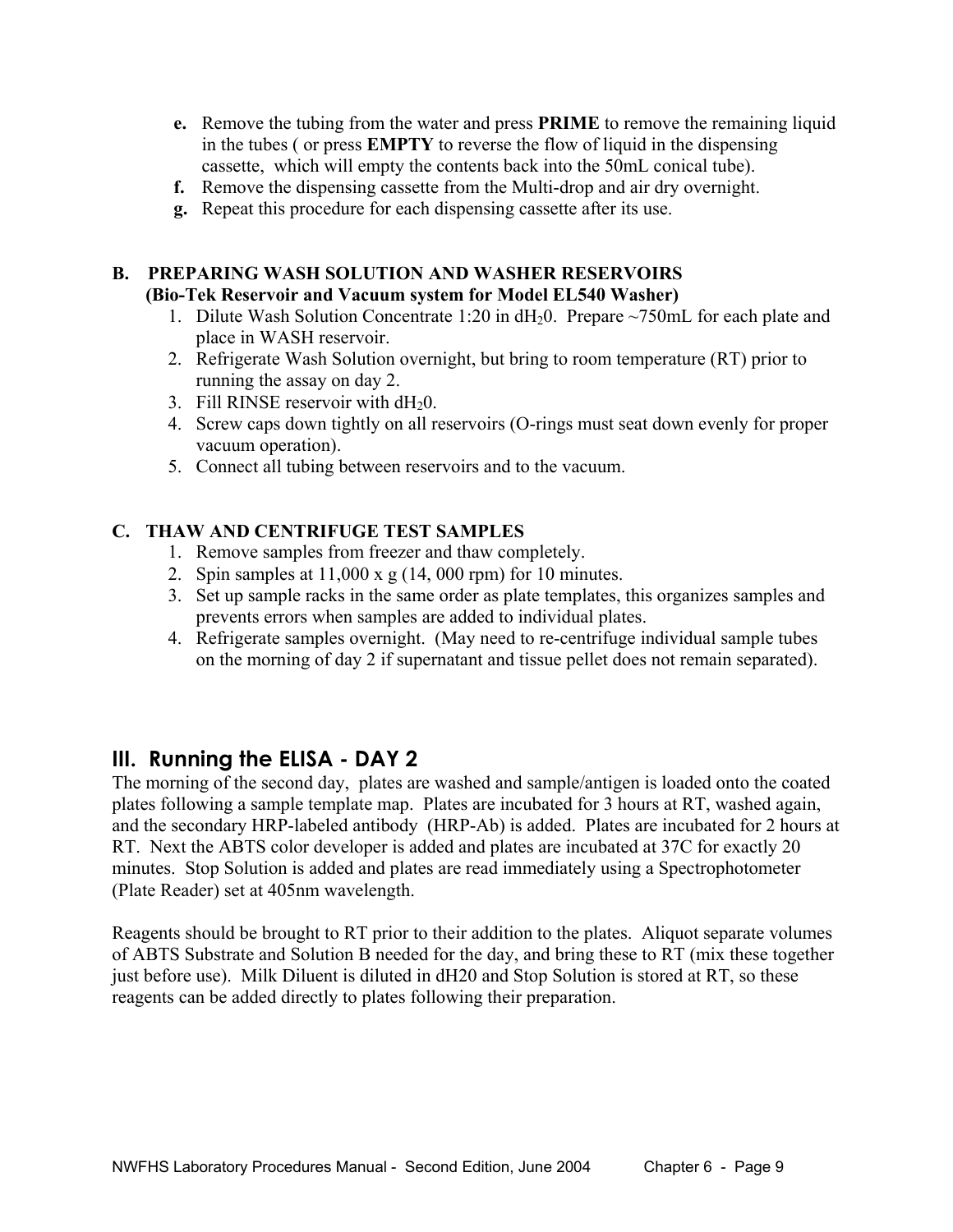#### **A. WASHING PLATES**

Remove unbound antibody by running plates through a Plate Washer with pre-programmed wash cycles. The cycle dispenses 250µL of wash solution, soaks for 30 seconds, aspirates all liquid from the well, and repeats this process 5 times. Visually inspect the dispensing and aspirating syringes on the washer periodically to ensure all wells are receiving wash solution and all liquid in wells is being aspirated completely. The plates should be free of excess moisture following the wash cycle.

The first wash requires priming of the Bio-tek Washer (Model EL540). Following initial priming of the washer, the same WASH PROTOCOL is used throughout the assay.

#### **1. Procedure for INITIAL SET-UP AND PRIMING OF THE WASHER (Bio-tek Model EL540)**

 **a.** Turn on the vacuum and allow pressure to reach 1.5 to 3.0 psi on the vacuum gauge (manufacturer suggests that 1.5-1.75 is optimal, vacuum settings may vary with vacuum equipment reservoir system used).

**b.** Turn the WASH and RINSE valves to the correct position:

- **i.** Turn the RINSE valve to the closed (perpendicular) position.
- **ii.** Turn the WASH valve to the open (parallel) position.

 **c.** Place a designated "WASHER PLATE" on the plate carriage (this plate can be reused repeatedly for machine priming).

 **d.** On the control panel, press **RINSE** and allow the cycle to run (display will read [Done Rinsing] when complete).

- **e.** Press the **STOP** button, then press **PRIME** to begin the prime cycle.
- **f.** Repeat the PRIME cycle. The machine is now ready to for use throughout the remainder of the assay.

#### **2. WASH PROTOCOL**

 **a.** Place Plate #1 on the carriage and press WASH and START to begin washing cycle. Each wash cycle takes approximately 3-4 minutes to complete. Plate should be dry, and can be set aside for the next step; loading of test samples and controls.

**b.** Wash the additional plates in order.

 **c.** Use the "Day Maintenance" mode of washer to keep dispensing syringes in a "wetted condition" between plates.

**d.** Turn vacuum off when finished with last plate.

#### **B. LOADING TISSUE SAMPLES AND CONTROLS**

Samples, reagent controls (NCT, Blanks, CC, and SC) and KPL Positive Controls are loaded onto washed plates following the Control Plate Template (for Plate #1) and subsequent plate templates for additional plates. The first plate contains all the controls, subsequent plates have controls (NCT and Blank) in column 1 and samples in all remaining columns. Carefully pipette the PBS-Tween (negative control reagent) into the appropriate wells and seal this area of the plate with a strip of plate sealer film. Add KPL positive controls and seal these columns as well. The test samples are added last, following the template and notations are made of any pipette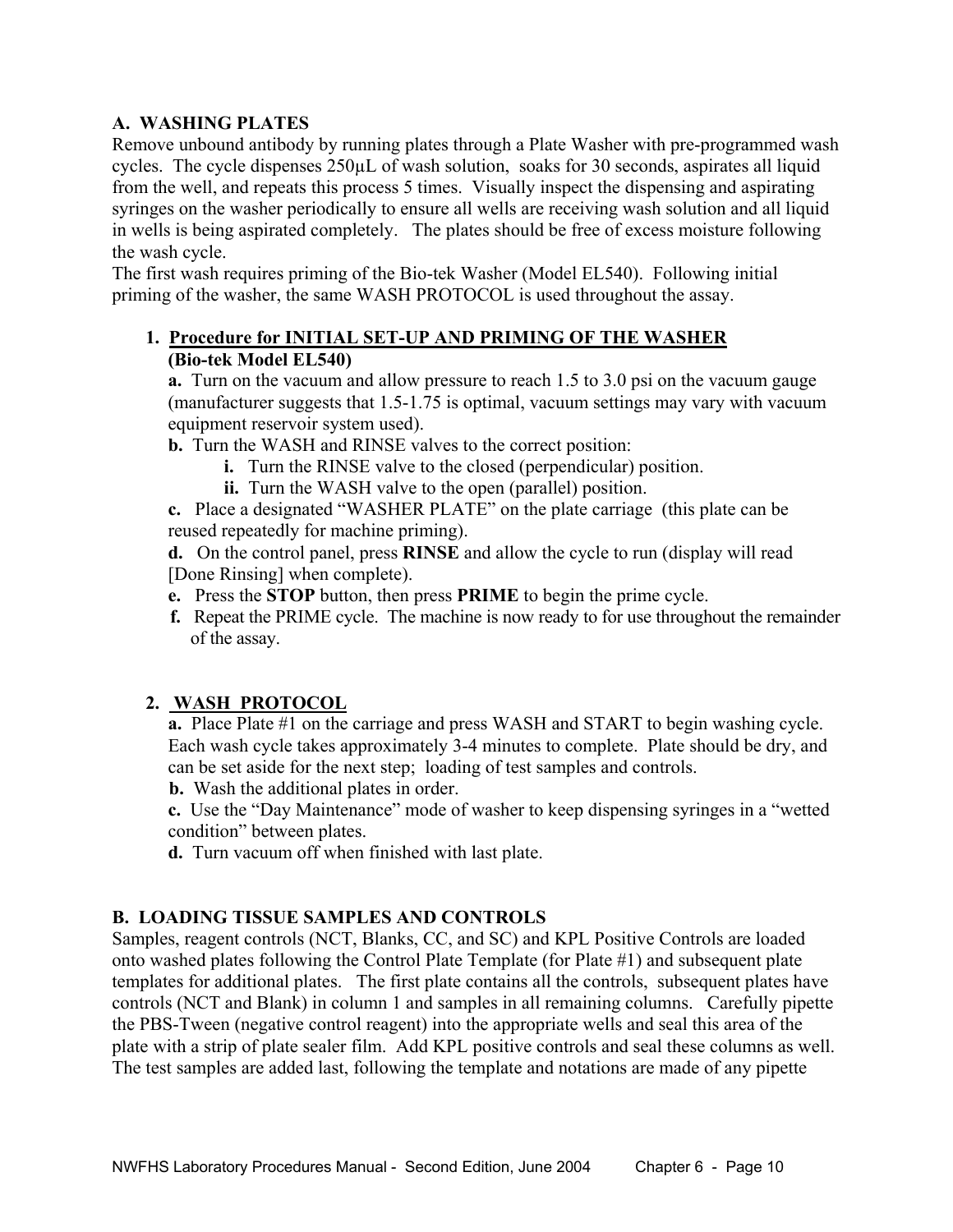errors, tissue debris, or other problems that could affect assay results. Incubate sealed plates at RT (22-25 $\textdegree$ C) for 3 hours.

PLATE # 1 - Full Control Plate (Refer to Table 1 on page 9, and Figure 2 on page12):

- **1.** Pipette 200µL of PBS-T20 into BLANKS, CC and SC wells.
- **2.** Dispense 200µL of Negative control tissue (NCT-98) into appropriate wells. Seal this area of plate.
- **3.** KPL Positive Controls:

 **a.** Cover the sample area of the plate with a plate lid or plate sealer prior to loading Positive Controls.

**b.** Vortex each Positive Control dilution prior to dispensing into wells.

 **c.** Add 200µL of each dilution (1:100, 1:1000, 1:2000, and 1:5000) into the appropriate wells.

**d.** Seal these wells with plate sealer film.

 **4.** Load all samples into their appropriate wells last, using the following matrix for each column: **Sample** Well Address

| column: | Sample | well Addre |       |
|---------|--------|------------|-------|
|         | #1     | into well  | A & E |
|         | #2     |            | B & F |
|         | #3     |            | C & G |
|         | #4     |            | D & H |

- **5.** Place a plate sealer over the entire plate, write the time on the flap of the plate sealer film and record it on the plate template as well.
- **6.** Incubate in humid chamber at room temperature for 3 hours.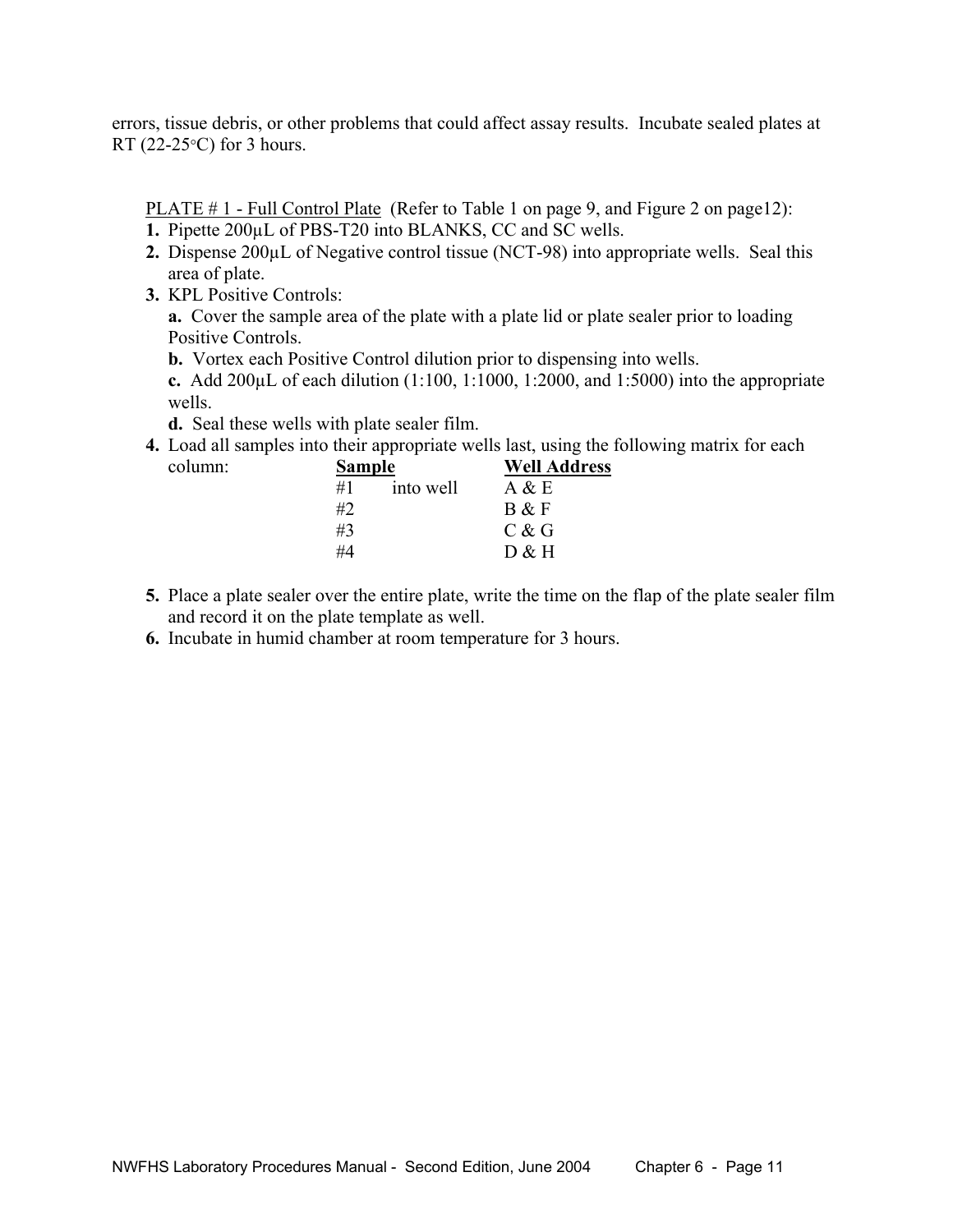|                | 1         | $\mathbf{2}$ | 3             | 4             | 5              | 6              | 7  | 8  | 9  | 10 | 11 | 12     |
|----------------|-----------|--------------|---------------|---------------|----------------|----------------|----|----|----|----|----|--------|
| $\overline{A}$ | CC        | <b>NCT</b>   | Pos<br>1:100  | Pos<br>1:2000 | $\mathbf{1}$   | 5              | 9  | 13 | 17 | 21 | 25 | 29     |
| $\mathbf{B}$   | CC        | <b>BLK</b>   | Pos<br>1:100  | Pos<br>1:2000 | $\overline{2}$ | 6              | 10 | 14 | 18 | 22 | 26 | 30     |
| $\mathbf C$    | CC        | <b>NCT</b>   | Pos<br>1:100  | Pos<br>1:2000 | 3              | $\overline{7}$ | 11 | 15 | 19 | 23 | 27 | $31\,$ |
| D              | CC        | $\rm BLK$    | Pos<br>1:100  | Pos<br>1:2000 | $\overline{4}$ | 8              | 12 | 16 | 20 | 24 | 28 | 32     |
| E              | SC        | <b>NCT</b>   | Pos<br>1:1000 | Pos<br>1:5000 | $\mathbf{1}$   | 5              | 9  | 13 | 17 | 21 | 25 | 29     |
| $\mathsf F$    | <b>SC</b> | <b>BLK</b>   | Pos<br>1:1000 | Pos<br>1:5000 | $\overline{2}$ | 6              | 10 | 14 | 18 | 22 | 26 | 30     |
| G              | SC        | <b>NCT</b>   | Pos<br>1:1000 | Pos<br>1:5000 | 3              | $\overline{7}$ | 11 | 15 | 19 | 23 | 27 | 31     |
| H              | <b>SC</b> | <b>BLK</b>   | Pos<br>1:1000 | Pos<br>1:5000 | $\overline{4}$ | 8              | 12 | 16 | 20 | 24 | 28 | 32     |

#### **Figure 1 - Control Plate Template**

#### **C. WASHING UNBOUND ANTIGEN**

Prior to washing plates, carefully remove each plate sealer without cross-contaminating contents of the wells. Follow the WASH **PROTOCOL (Step III.A.2 on page 10).** All plates are washed of unbound sample/antigen. Plates should be dry and can be set aside following washing.

#### **D. ADD SECONDARY HRP-LABELED CONJUGATE (HRP-Ab)**

This step is an opportunity to coordinate the plate incubation times more closely. Closely synchronized incubation times for the 2 hour HRP incubation step allows more efficient performance of the assay at the next wash step, during addition of ABTS Substrate, and at the plate reading step. It also decreases the chance of errors that can occur if plate incubation periods do not follow the plate sequence (some plates required more time to load test samples).

To synchronize incubation periods of plates, simply pace the addition of HRP-Ab to each plate at 3-4 minute intervals when dispensing the HRP-Ab with the Multi-Drop unit. Incubation period begins when the last column is filled. For the next wash step, plate incubation periods will be as close together as possible (the washer requires 3-4 minutes to wash each plate) and the assay can proceed without unnecessary delays.

Prepare Milk Diluent and set a small volume (5mL) aside for Substrate Control (SC) wells. Prepare the conjugated HRP-Ab (.5ug/mL or 1:2000) in remainder of Milk Diluent and dispense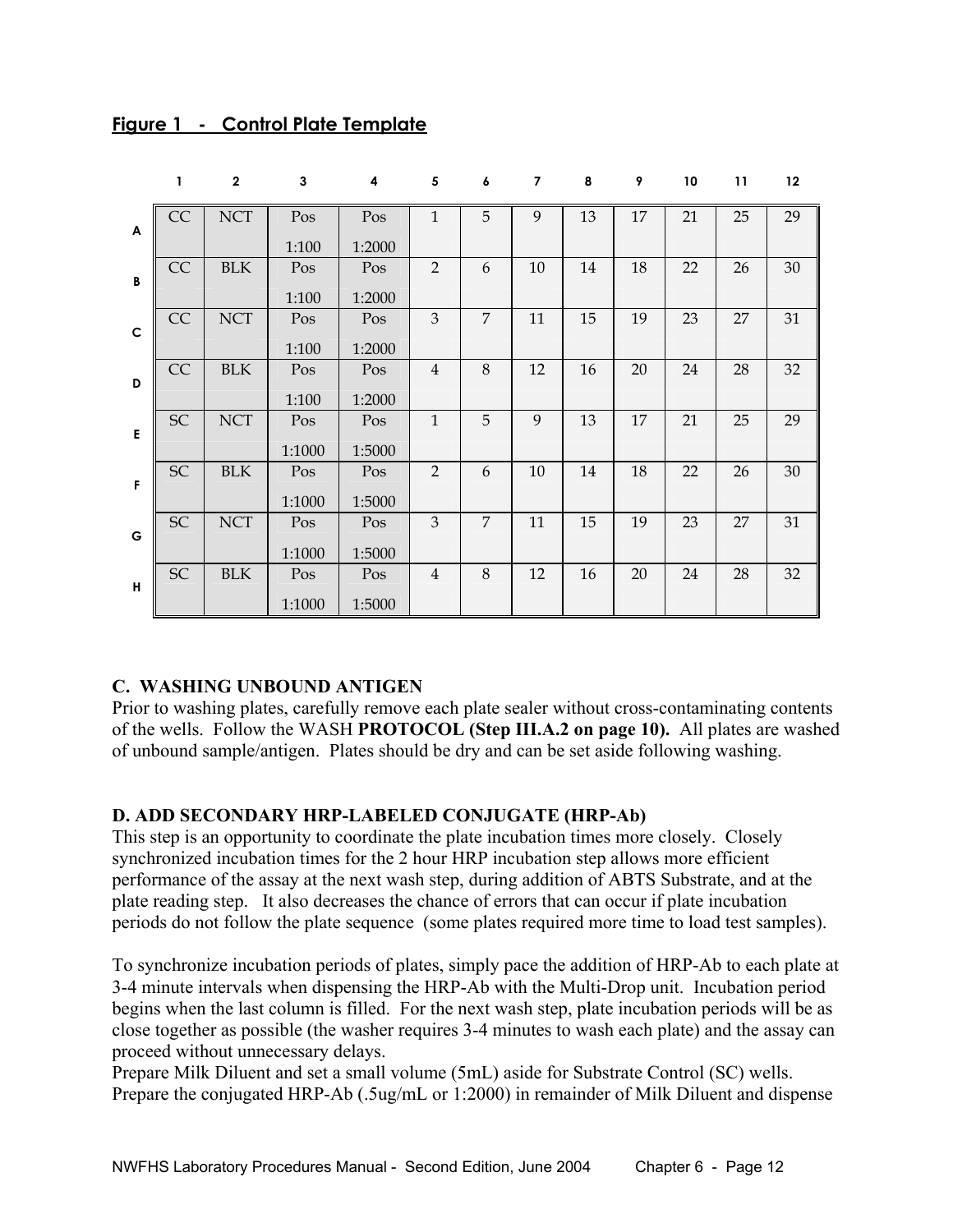200µL of solutions to appropriate wells. Incubate sealed plates in humid chamber at RT for 2 hours.

#### **NOTE: Add the HRP-Ab at the appropriate dilution determined by Checkerboard Titration; this protocol refers to 1:2000 (.5ug/mL) as a standard dilution for HRP-Ab as an example only.**

- **1.** Prepare 1X Milk Diluent from 20X concentrate
	- **a.** Similar volumes of Milk Diluent are prepared as was used for Coating Solution (25 mL per plate).
	- **b.** Dilute the Milk Diluent 1:20 prior in  $dH_20$ . (Example: Add 5 mL Milk Diluent to 95 mL  $dH_20$ ).
	- **c.** Remove 5mL to be used in SC wells as a negative reagent control, and place in a reagent reservoir.
	- **d.** Manually pipet 200µL of MILK DILUENT ONLY to each SC well on Plate #1 (and any additional control plates).
- **2.** Dilute HRP-Conjugate 1:2000 (.5µL/mL) in the remaining volume of Milk Diluent
	- **a.** Pipette HRP-Ab into the remaining Milk Diluent at 1:2000 (For example, 45µL HRP-Ab to 90mL of Milk Diluent)
	- **b.** Mix well with gentle vortexing.
- **3.** Manually pipette HRP-Ab into the CC wells immediately prior to dispensing the HRP-Ab into the remaining columns with the Multi-drop.
	- **a.** Pipette 200µL of HRP-Ab into each CC well on Plate # 1 and any additional Control Plate(s).
- **4.** Add HRP-Ab to plates using Multi-Drop
	- **a.** Prime the dispensing cassette with HRP-Ab
	- **b.** Place Plate #1 on carriage.
	- **c.** Press **STEP** TWO TIMES to advance plate to column #2.
	- **d.** Press **START** to load the remaining columns on the plate.
	- **e.** Seal with plate sealer and write time on sealer flap,
	- **f.** Incubate at RT for 2 hours in a humid chamber.
	- **g.** Dispense HRP-Ab in remaining plates, seal each plate, record the time and incubate for 2 hours.
- **5.** Rinse dispensing cassette with  $dH_20$
- **6.** Turn on incubator and set temperature for 37C at this time. ( Most incubators will not require two hours to reach and hold a stable temperature of 37C, but it is better to plan ahead than wait until just before the ABTS step.)

### **E. WASH PLATES (WASH PROTOCOL)**

All plates are washed of unbound HRP-Ab. Plate incubation periods remain approximately 3-4 minutes apart and can be loaded into the washer one after another at each appropriate time. Hold washed plates for next ABTS Substrate step.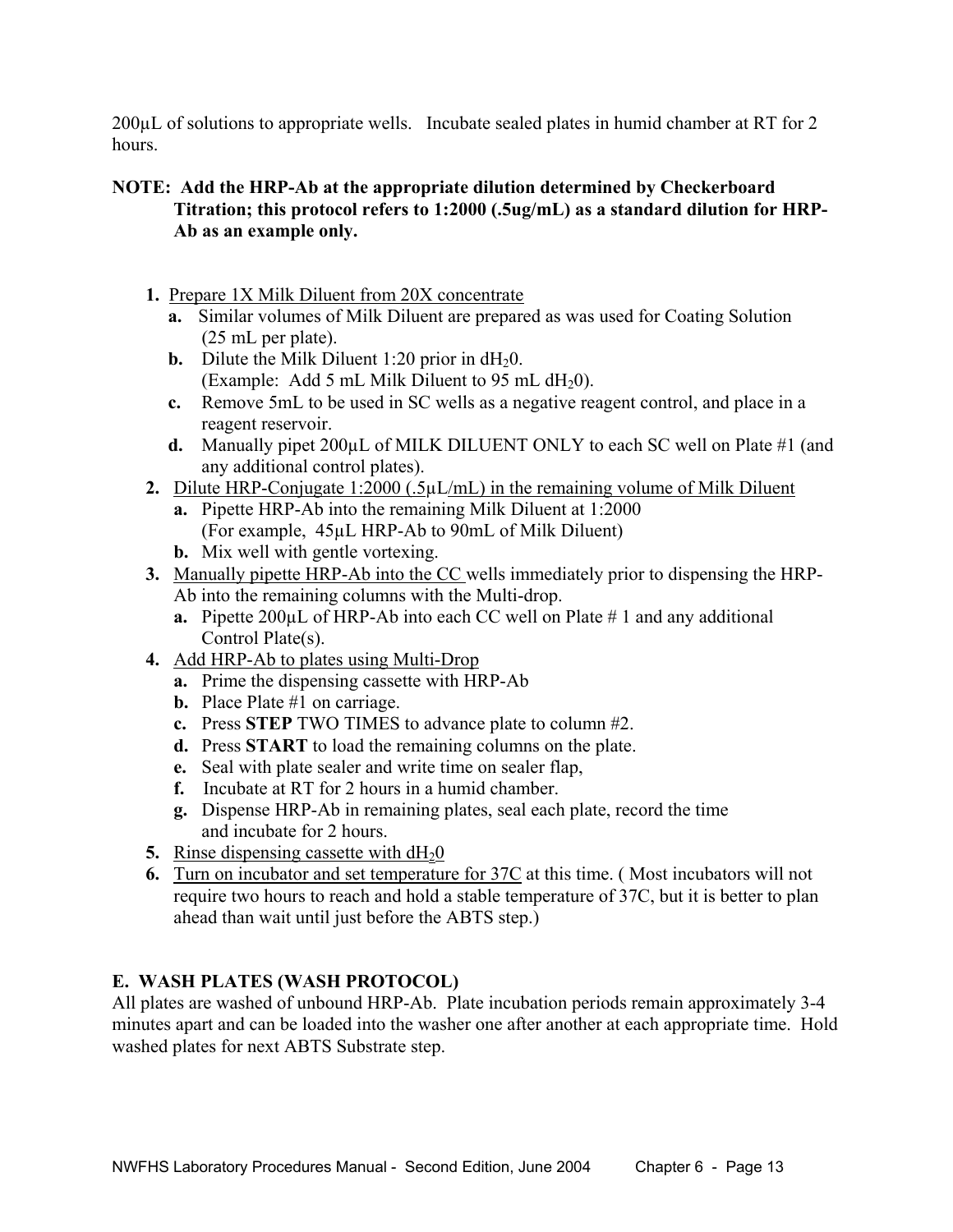#### **F. ABTS SUBSTRATE – COLOR DEVELOPMENT**

Allow the Plate Reader lamp to warm sufficiently (approximately 20 minutes) prior to reading the first plate. Prepare substrate-chromogen (ABTS Substrate System) by mixing equal portions (1:1) of ABTS Peroxidase Substrate and the Peroxidase Solution B (prepare just prior to dispensing). Synchronize the final ABTS incubation period by dispensing 200µL to all wells of each plate at 1-2 minute intervals. This allows efficient reading of the plates. Cover each plate with a plastic plate lid and incubate at **37°C FOR EXACTLY 20 MINUTES**.

- **1.** Turn on the Reader and prepare computer software for reading the first plate.
- **2.** Calculate the total volume of ABTS Substrate needed for the number of plates (approximately 25mL per plate). Mix 1 part ABTS Peroxidase Substrate to 1 part Peroxidase Solution B.
- **3.** Prime the appropriate dispensing cassette in the Multi-Drop unit.
- **4.** Place the first plate on the carriage and press **START** (all wells of all plates receive 200µL of ABTS reagent).
- **5.** SET TIMER FOR EXACTLY 20 MINUTES after reagent is delivered to the last column.
- **6.** Quickly cover plate with plastic plate lid and place in 37C incubator.
- **7.** Allow approximately 1 minute, then proceed with the next plate. The minute between plates allows adequate time to add Stop Sln and read each plate before the next plate has completed the 20-minute incubation period.
- **8.** Rinse the dispensing cassette with  $dH_20$ .

#### **G. STOP SOLUTION AND PLATE READING**

During the final 20-minute incubation period, prepare the SDS Stop Solution from concentrate. Prime the Stop Solution dispensing cassette with diluted (1:2) Stop Solution, remove plates from incubator at exactly 20 minutes and dispense **50**µL **of Stop Solution to all wells**. The plate bottom is wiped dry, and plates are read immediately.

 The manufacturer supplies Stop Solution at a concentration of 5% sodium dodecyl sulfate, and recommends a 1:5 dilution that brings the solution to a 1% concentration. Further dilution is recommended by adding an equal volume of the 1% solution to an equal volume in the sample well resulting in a final concentration of 0.5% sodium dodecyl sulfate in the well. Because most 96-well plates cannot accommodate a volume of 400µL, the volumes can be adjusted as long as **the final concentration of Stop Solution when combined with the well volume equals 0.5% sodium dodecyl sulfate.** 

The easiest way to achieve this is perform a 1: 2 dilution of Stop Solution in  $dH_2$ 0 (5% diluted 1:2 = 2.5% concentration), then deliver  $50 \mu L$  of this diluted Stop Solution to each well, which contains  $200\mu$  C of ABTS Substrate from the step F.4. This provides a second dilution of 1:5 (2.5% is further diluted to a final concentration of 0.5% sodium dodecyl in each well) and gives a total well volume of 250µL.

**1.** Prepare stop solution by mixing 1 part Stop Solution Concentrate to 1 part dH<sub>2</sub>0. The volume needed for a single plate is 4.8mL (50µL per well x 96 wells), but prepare extra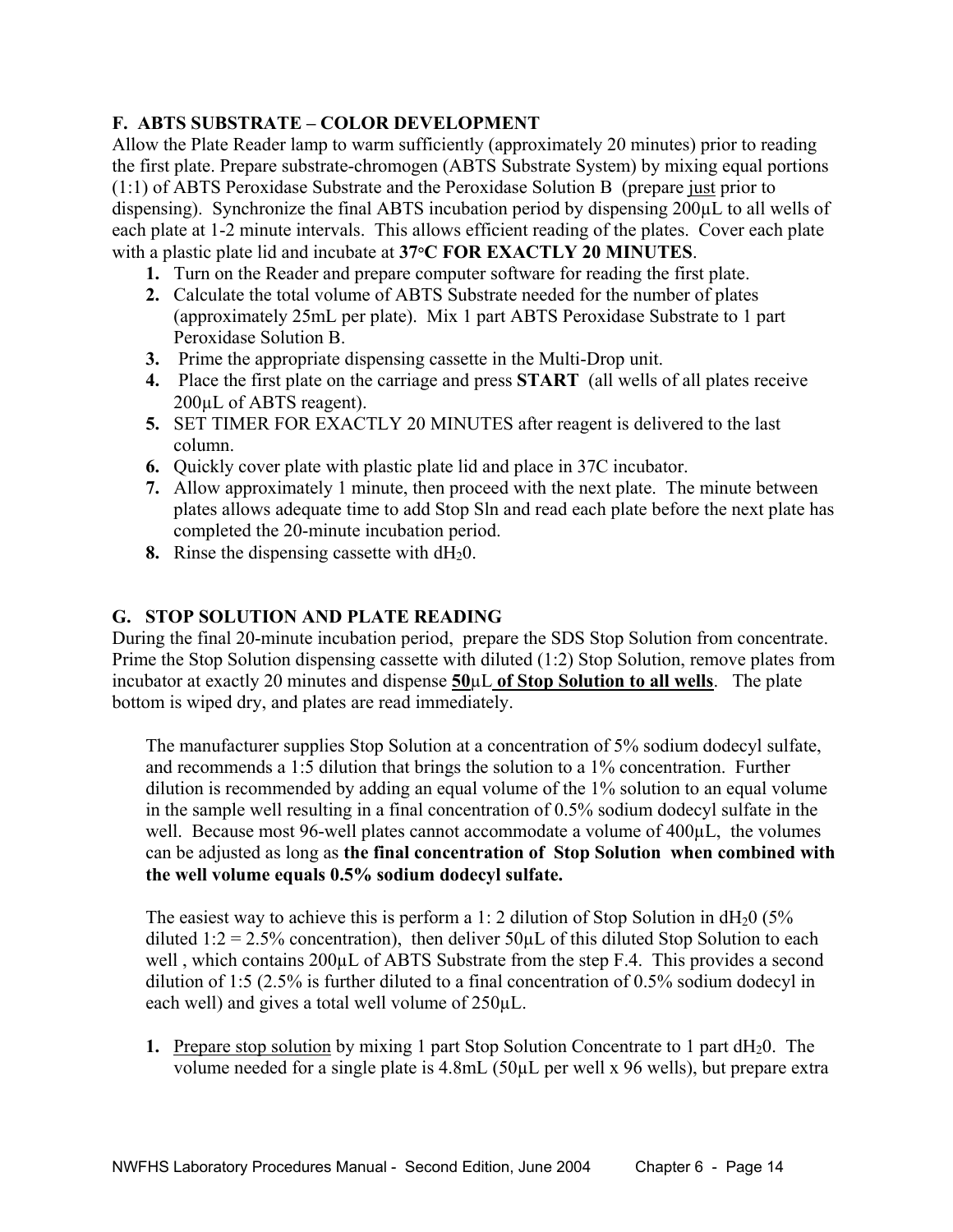solution to prime the dispensing head and to avoid running out of reagent during this critical assay step. The following is a guideline based on number of plates:

| Number of plates Stop Sln : $dH_2$ <sup>0</sup> |    |    | Total Volume(mL) |
|-------------------------------------------------|----|----|------------------|
|                                                 |    | 7  | 14               |
| 2                                               | 10 | 10 | 20               |
| 3                                               | 12 | 12 | 24               |
| 4                                               | 15 | 15 | 30               |
| 5                                               | 17 | 17 | 34               |
| 6                                               | 20 | 20 | 40               |
| 7                                               | 22 | 22 | 44               |
| 8                                               | 25 | 25 | 50               |
| 9                                               | 27 | 27 | 54               |
| 10                                              | 30 | 30 | 60               |

#### **2.** Add STOP SOLUTION to plates using Multi-Drop

- **a.** Prime the dispensing cassette.
- **b. CHANGE THE VOLUME SETTING TO 50**µL**.**
- **c.** Remove each plate from the incubator at exactly 20 minutes, remove lid and place plate on carriage.
- **d.** Press **START** (all wells receive Stop Sln).
- **e.** Remove the plate and wipe any condensation off the bottom of the plate with a lint free tissue. Avoid marking the bottom of the plate with fingerprints, scratches or other effects that may interfere with optical density values.

### **3. Read Plate immediately**

- **a.** Place plate on reader carriage and read immediately (using computer software or manually using reader controls).
- **b.** Repeat dispensing of Stop Solution (steps 2c-e) for each additional plate, and read immediately.

### **H. EQUIPMENT MAINTENANCE upon completion of assay**

- **1.** Multi-Drop:
	- **a.** Rinse Stop Solution from dispensing cassette with  $dH_2$ 0. Remove dispensing cassette and air-dry overnight.
	- **b.** Turn Multi-drop power off and replace dust cover.
- **2.** Plate Washer (Biotek model EL540): Follow manufacturer's procedures for either DAY MAINTENANCE described below or LONG TERM STORAGE if the washer will not be used for 2-3 days

(refer to operator's manual).

- **a.** Turn on the vacuum and allow pressure to reach  $1.5 1.75$  psi on the vacuum gauge.
- **b.** Turn the WASH and RINSE valves to the correct position:
	- **i.** Turn the RINSE valve to the open, parallel position.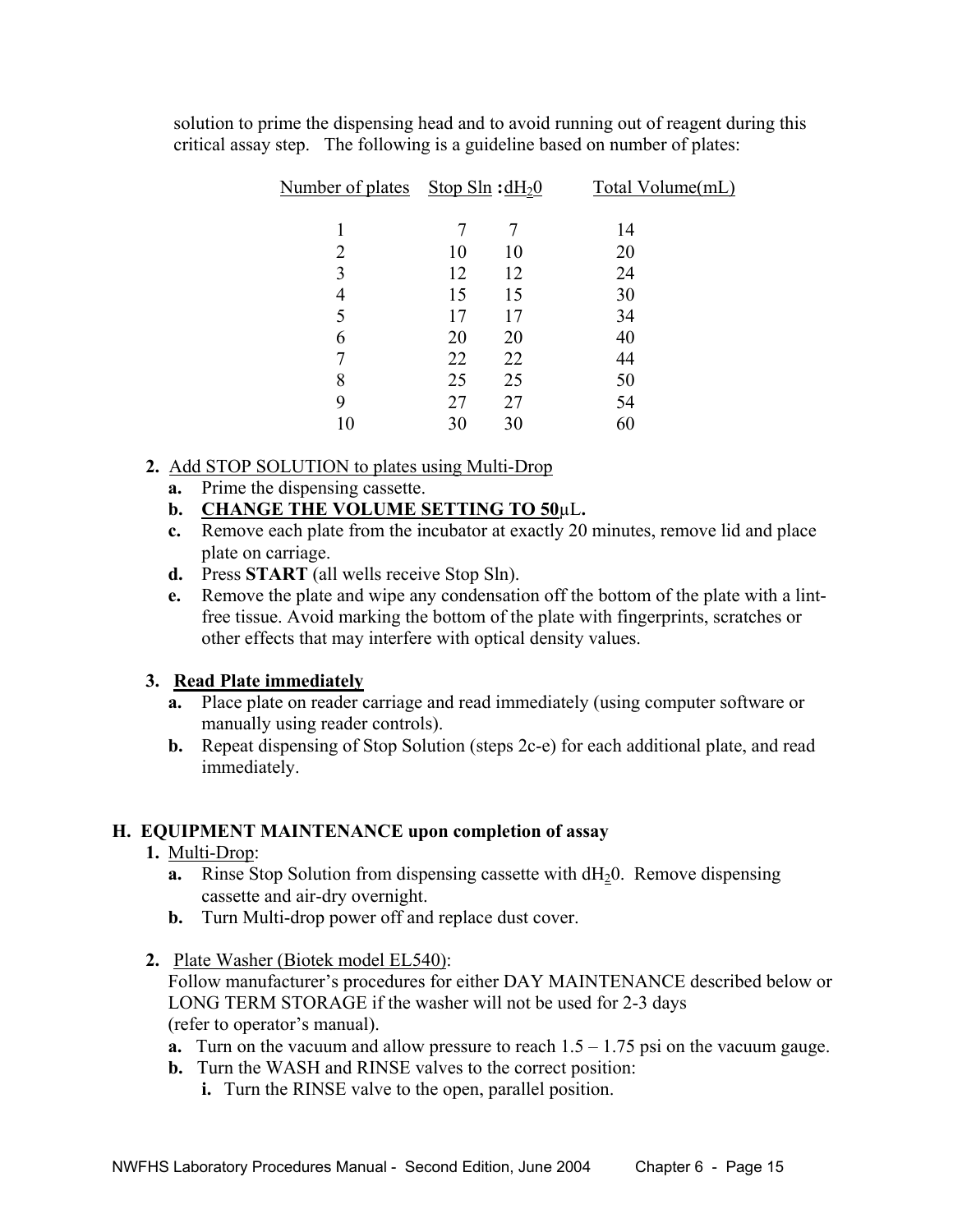**ii.** Turn the WASH valve to the closed, perpendicular position.

- **c**. Place the "WASHER PLATE" on the plate carriage.
- **d.** On the control panel, press **RINSE** and allow the cycle to run.
- **e.** Repeat the Rinse cycle.
- **f.** Run the **PRIME** cycle twice.
- **g.** Press **MAINTENANCE** display reads [day1].
- **h.** Press **START** display reads [unit primed?].
- **i.** Press **START/YES** again (plate is loaded and liquid dispensed, display reads [Wetted condition].
- **j.** Turn the power to the vacuum and washer off, and replace dust cover.
- **k.** Empty all reservoirs. Clean the Collection reservoir with 500ppm Chlorine. The Wash Solution and Rinse reservoirs can be cleaned with soapy water. Rinse all reservoirs with  $dH<sub>2</sub>0$  thoroughly and air dry.
- **3.** Reader:
	- **a.** Turn power to reader off and replace dust cover.

## **IV. Interpretation of Data**

Reader files are downloaded into computer spreadsheets (Lotus<sup> $M$ </sup> or Excel<sup> $M$ </sup>) or other appropriate software to analyze the data. All OD values from positive, negative, and reagent controls are examined for variability between replicates and overall range of values. If the assay control parameters are acceptable, the positive-negative threshold is determined by calculating 2 standard deviations (STD) above the mean OD value of the Negative Control Tissue. Test samples are scored appropriately, and reports are printed.

**A. QUALITY CONTROL** – Optical density (OD) values for control reagents may vary between laboratories using different equipment or manufacturer models, reagents and/or protocols. These values are intended as a guideline only, and each laboratory will need to test and optimize the polyclonal ELISA in their laboratory setting before determining the expected values for each reagent control. In general, the following assessments should be made:

- **1.** Verify that variations between replicates are acceptable (coefficient of variance should be  $\leq 10$ .
- **2.** Verify low values for the BLANK (negative control) wells. Typical OD values for BLANK wells range from 0.068-0.072.
- **3.** Verify absence of irregularities in Substrate Control and Chromogen Control values. These control wells should all be very similar to each other and typical OD values range from 060-0.065 for Conjugate Control (CC) and 0.055-0.060 for Substrate Control (SC)

#### **B. NEGATIVE - POSITIVE DETERMINATION**

**1.** Negative-Positive threshold is determined by adding two standard deviations (STD) to the mean of replicate OD values of the Negative Control Tissue. Use of a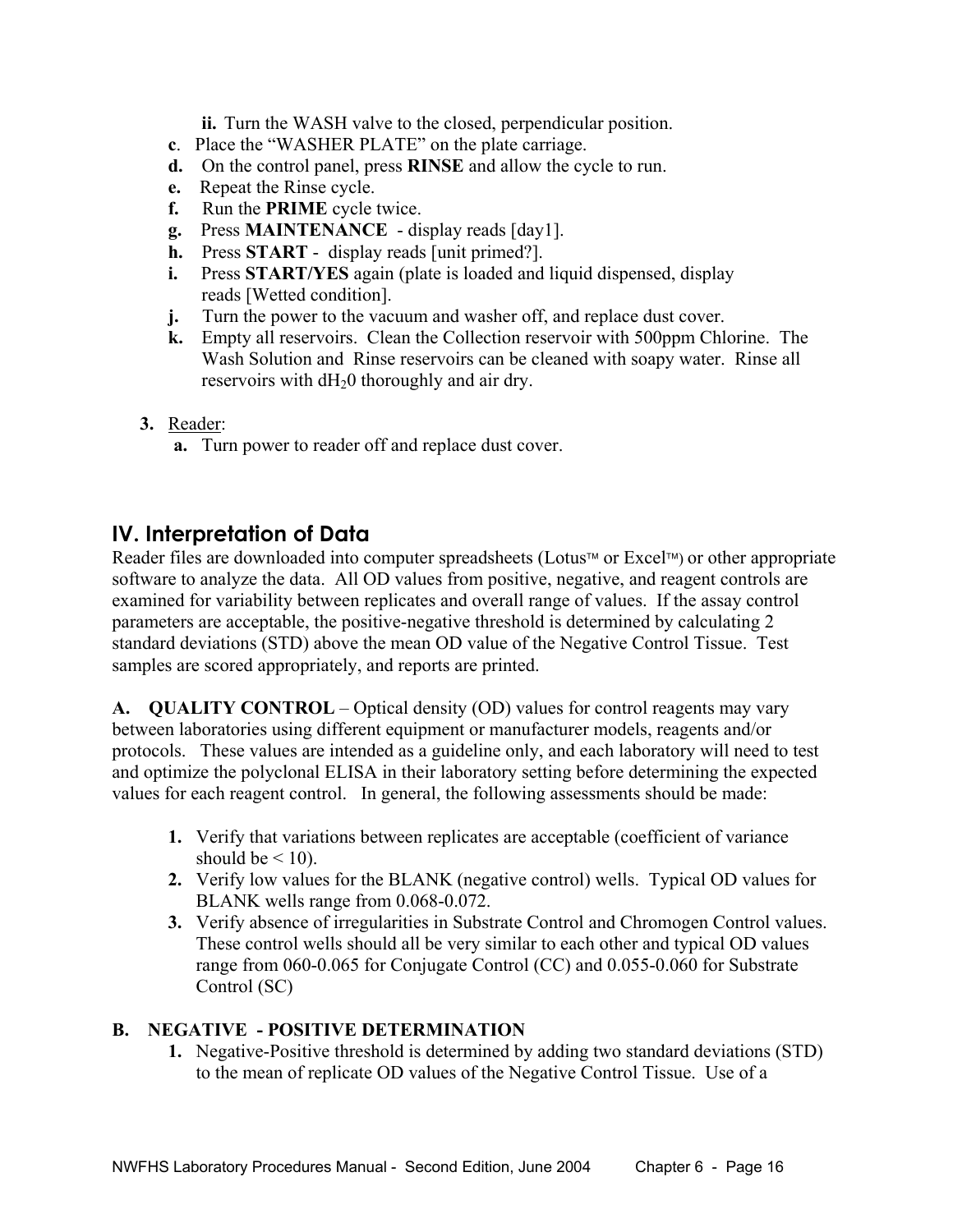spreadsheet to calculate the sample mean and standard deviation avoids rounding errors that could alter the calculated threshold value.

 EXAMPLE: Mean OD is 0.078 for all plates in a particular assay, and the standard deviation is 0.002 (these are typical values for NCT98 kidney tissue currently in use).

The negative-positive threshold is set as follows:

 $0.078 + 2(.002) = 0.082$ 

**2.** All test sample values above a mean OD value of .082 are reported as positive for Rs antigen for this assay. Because of variation in the quality of reagent lots, assay conditions, and subtle differences between individual operators, the mean OD and STD will fluctuate slightly between assays. Therefore the positivenegative threshold will also vary between assay runs. When the quality control program outlined in Appendix A is implemented completely, and the protocol is followed precisely, positive-negative thresholds should be consistent and relatively comparable between laboratories.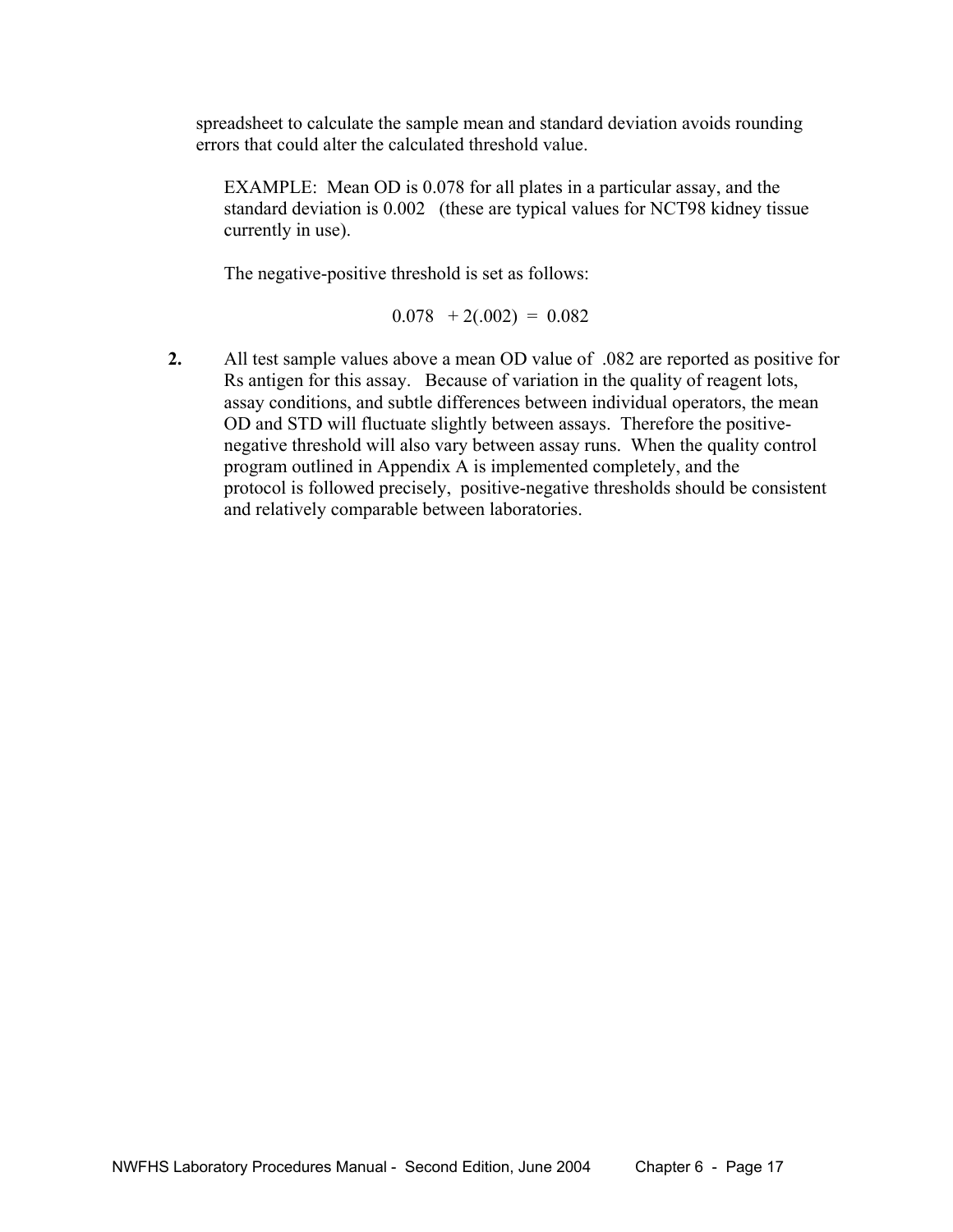## **V. Bibliography**

Meyers, T.R., S. Short, C. Farrington, K. Lipson, H.J. Geiger, and R. Gates, 1993a. Comparison of the enzyme-linked immunosorbent assay (ELISA) and the fluorescent antibody test (FAT) for measuring the prevalence and levels of *Renibacterium salmoninarum* in wild and hatchery stocks of salmonid fishes in Alaska, USA. Diseases of Aquatic Organisms. 16: 181-189.

Meyers, T.R., S. Short, C. Farrington, K. Lipson, H.J. Geiger, and R. Gates, 1993b. Establishment of a negative-positive threshold optical density value for the enzyme-linked immunosorbent assay (ELISA) to detect soluble antigen of *Renibacterium salmoninarum* in Alaskan Pacific salmon. Diseases of Aquatic Organisms. 16: 191-197.

Pascho, R. J. and D. Mulcahy, 1987. Enzyme-linked immunosorbent assay for a soluble antigen of *Renibacterium salmoninarum,* the causative agent of salmonid bacterial kidney disease. Canadian Journal of Fisheries and Aquatic Sciences. 44:183-191.

Pascho, R. J., D. G. Elliott, R. W. Mallett, and D. Mulcahy, 1987. Comparison of five techniques for the detection of *Renibacterium salmoninarum* in adult coho salmon. Transactions of the American Fisheries Society. 116:882-890.

Pascho, R. J., D. G. Elliott, and J. M. Streufert, 1991. Brood stock segregation of spring chinook salmon O*ncorhynchus tshawytscha* by the use of the enzyme linked immunosorbent assay (ELISA) and the fluorescent antibody technique (FAT) affects the prevalence and levels of *Renibacterium salmoninarum* infection in progeny. Diseases of Aquatic Organisms. 12:25-40.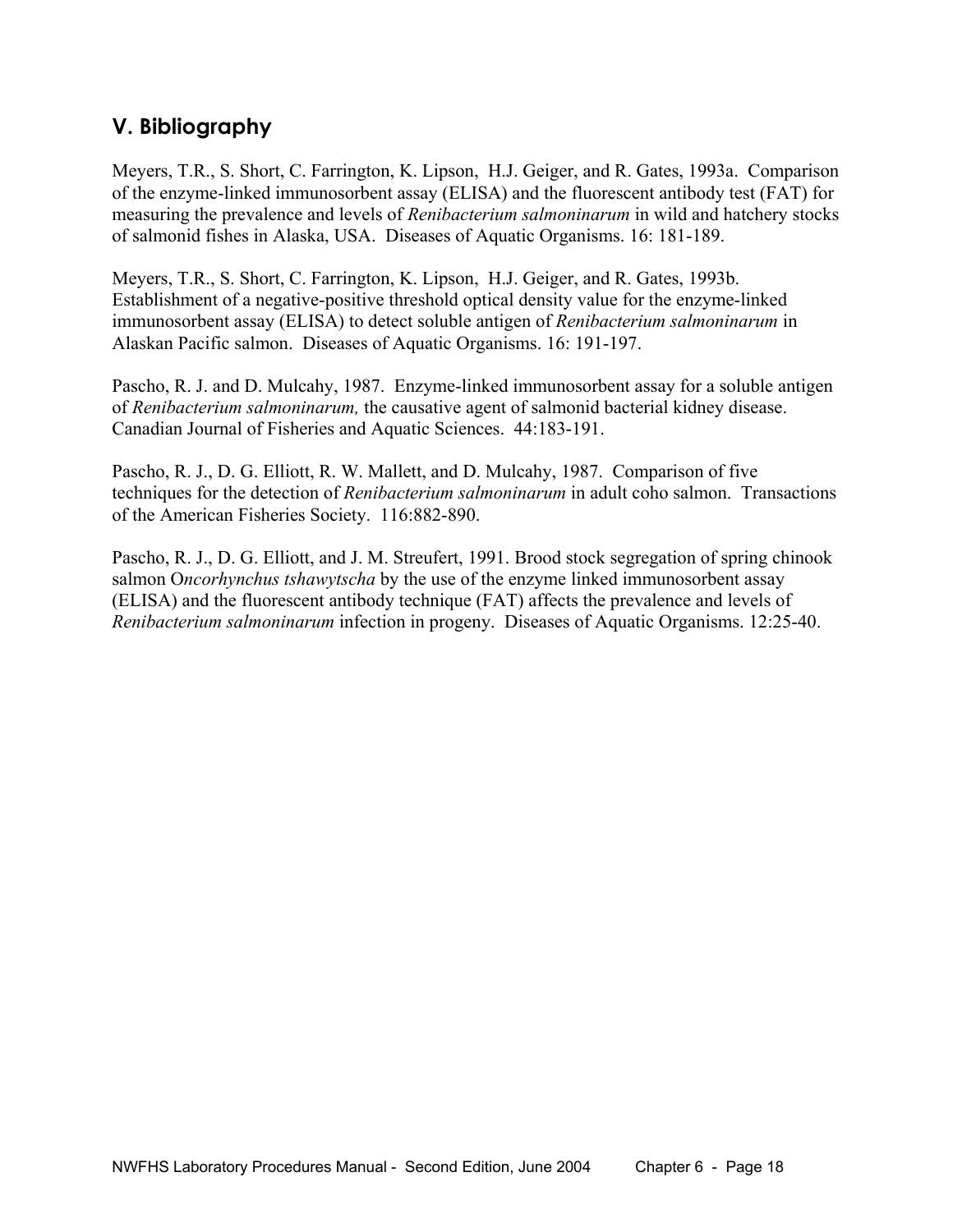## **Appendix 6.A – Quality Control Program for ELISA**

The ELISA is a highly sensitive, and complex protocol which requires careful preparation of assay reagents and strict adherence to detailed protocol. Several additional procedures are included in the overall methodology of the ELISA to ensure quality control of assay reagents, sample integrity, optimum assay performance, and consistent test interpretation. This appendix provides an overview of the quality control program, while additional appendices B-E provide detailed instructions for each aspect of the methodology used for ELISA.

#### 1. STANDARDIZATION OF ANTIBODY REAGENTS:

Antibody reagents used in ELISA (CAb and HRP) are reconstituted following manufacturers instructions and pooled into large volumes of concentrated antibody. This pooling of antibody reagents ensure consistent and high quality reagents for use over a 1-2 year period. This step allows long-term consistency in reagent quality and concentration, prevents degradation of reagents through proper long-term storage, and reduces variability between assays over time. Follow the procedure in Appendix B - Standardization of Antibody Reagents.

#### 2. CHECKERBOARD TITRATION - OPTIMIZATION OF ANTIBODY DILUTIONS:

Following standardization of antibody reagents, the Checkerboard Titration Assay (CTA) tests the larger pool of antibodies for optimum working dilutions. This assay uses a dilution matrix to test each antibody's performance in the ELISA at various working concentrations. Taken together, the optimum working dilution of the two antibodies (Coating and HRP) are determined for the assay. Follow the Checkerboard Titration Assay (CTA) in Appendix B.

**NOTE:** If all antibodies being pooled are from the same lot number, the reagents can be pooled first, then tested by Checkerboard Titration. When reagents from several lots are pooled, a CTA should be performed on each antibody lot number (see NOTE in item A.3, Appendix B).

#### 3. TISSUE COLLECTION AND PROCESSING:

Fish tissues are collected and processed with care to avoid contamination of kidney tissue with foreign material or gastrointestinal contents (feather meal in fish feed), which could give falsepositive reactions in the ELISA. Kidney, or kidney-spleen is standardized to a single dilution of 1:8 (w/v) for ELISA testing performed for the Survey. A single dilution of 1:8 (versus 1:8 for juvenile fish and 1:4 for adults) is necessary to compare data among various species and life stages of fish. A 1:4 dilution was not selected because there would not be an adequate quantity of tissue for juvenile fishes unless samples pools were greater than 5 fish. The Negative Control Tissue (NCT), which establishes the negative/positive threshold, is also diluted at 1:8.

Sterile, individual instruments are used for each tissue collected to prevent cross-contamination between positive and negative kidney tissue samples. Standard procedures are followed as outlined in Appendix C – Collection and Processing of Tissue Samples for ELISA.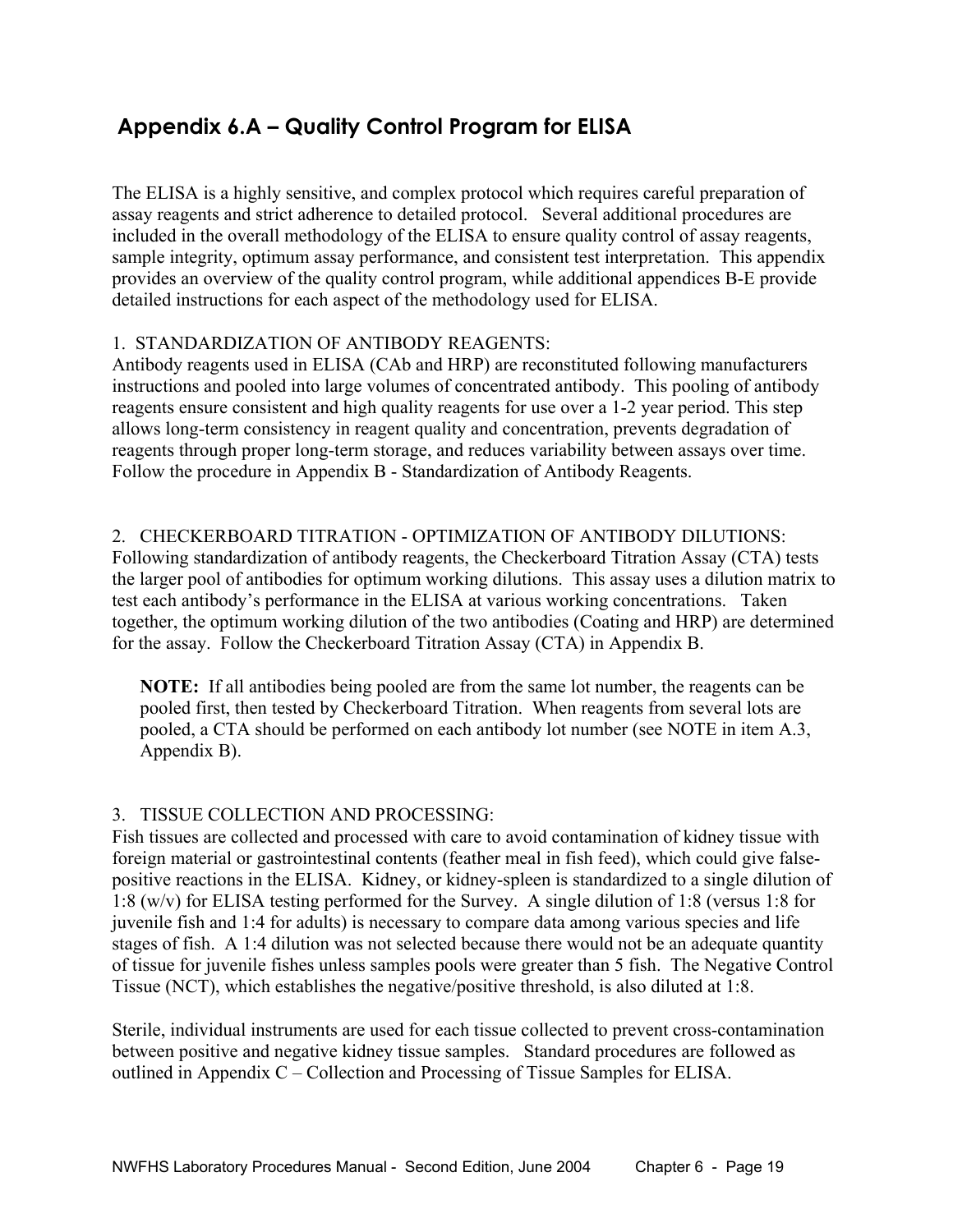4. PERFORMING THE ASSAY: The assay is performed following a detailed protocol. Special care is taken to ensure accurate dilution of antibody reagents, placement and isolation of positive and negative control wells on each plate, and adherence to precise incubation periods. Dedicated equipment such as pipettes, reagent dispensing cassettes, and glassware is an additional precaution that ensures accurate and consistent test results.

5. INTERPRETATION OF DATA AND QUALITY CONTROL: The most critical aspect of quality control is interpretation of data and determination of the negative-positive OD threshold for kidney tissue tested by ELISA.

#### **A. CONTROLS:**

 Established guidelines for the control plate, control wells on each subsequent plate, and the application of the standardized Negative Control Tissue (NCT) are included in the protocol to ensure optimum assay performance and consistent data analysis (see Figure  $1 - page 12$ ).

 1. One full Control Plate is included for every four (4) plates tested in an ELISA. The Control Plate contains at least four replicates of the following reagent controls:

 KPL Positive Control – *Renibacterium salmoninarum* whole cell preparation at each dilution of 1;100, 1:1000, 1:2000 and 1:5000. Positive controls ensure predictable absorbance values are produced by certain levels of antigen.

 Negative Control Tissue (NCT) - Negative kidney tissue, tested by ELISA and PCR. Statistically establishes a negative-positive threshold for evaluating test results.

Blanks (BLK) - wells receive PBS-T20 diluent (in place of test tissue) to determine background absorbance levels in the absence of test sample.

Conjugate Control - wells receive Coating Solution only (without Antibody) to ensure that non-specific binding of the secondary HRP-Ab to well surfaces has not occurred.

 Substrate Control - wells receive Milk Diluent only (without HRP-Ab) to test for non-enzymatic production of the color reaction.

 2. Each subsequent plate also contains one column of control wells: 4 wells of Negative Control tissue and 4 Blank wells. The Control Plate(s) and control wells within subsequent plates allow close monitoring of assay performance between plates of a single assay, and between assays performed on various dates.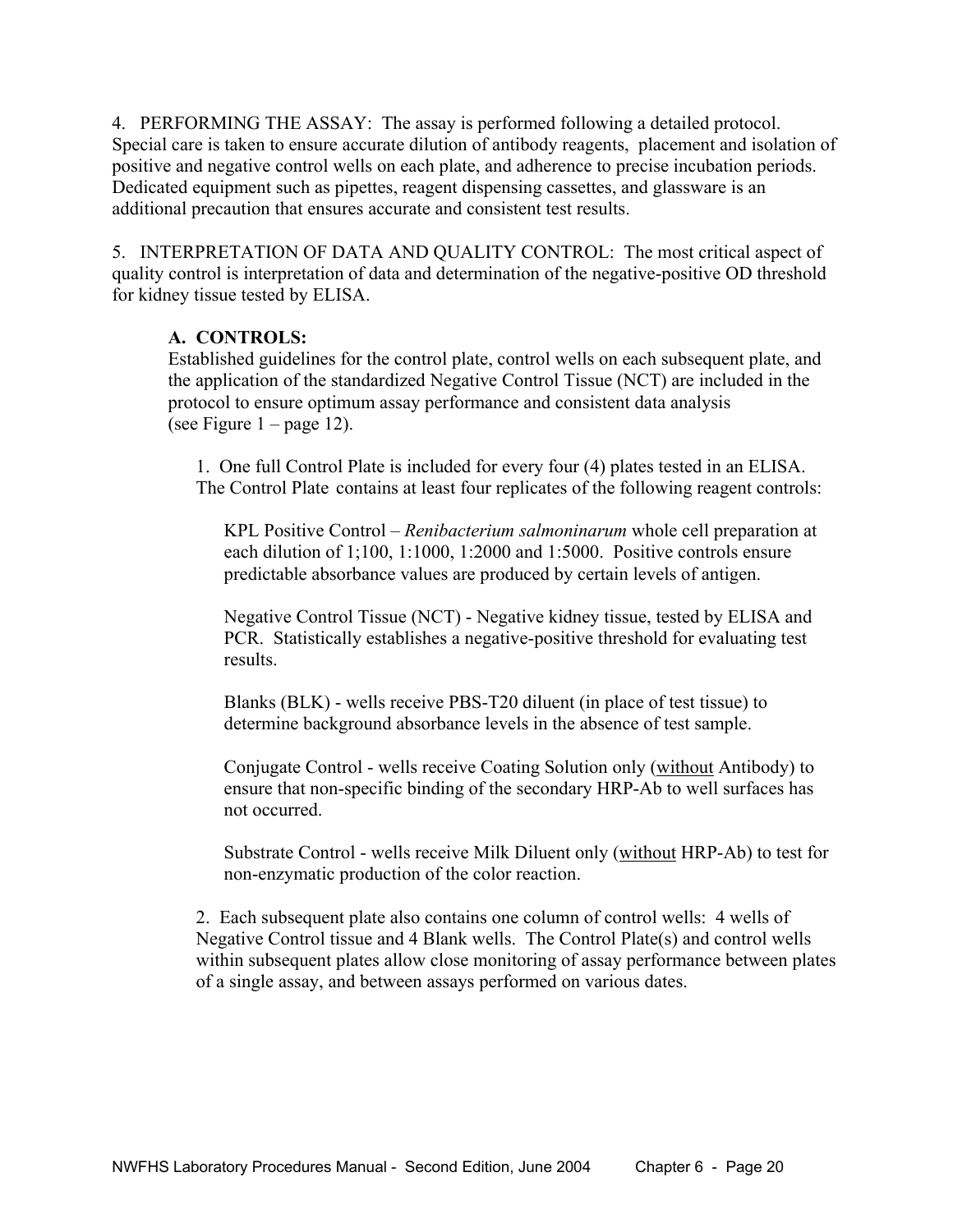#### **B. POSITIVE THRESHOLD:**

For data interpretation, two standard deviations above the mean OD value of the Negative Control Tissue (NCT) establish the negative-positive threshold for each assay. The NCT consists of chinook kidney tissue (1:8 dilution) tested by ELISA and PCR and found to be negative, or below detection limits of these highly sensitive assays. The mean OD value of replicate test samples is compared to the threshold value to determine the positive or negative status of each test tissue.

EXAMPLE: The negative-positive threshold is determined for an assay by calculating the mean and the standard deviation of Negative Control Tissue (NCT) wells on all plates. Two standard deviations above the NCT mean OD determines the positive-negative threshold and subsequent rating of the test samples. Calculations are performed using spreadsheets to avoid rounding errors. The final OD positive-negative threshold value is rounded to three significant figures for convenience and ease of reporting.

|                          | <b>ROUNDED OD THRESHOLD</b>                          |                   |                               | $= .079$   |
|--------------------------|------------------------------------------------------|-------------------|-------------------------------|------------|
|                          | THRESHOLD:                                           | $.07525 + .00392$ |                               | $= .07918$ |
|                          | Two Standard Deviations : $.00196 \times 2 = .00392$ |                   |                               |            |
| Plate 3 (4 wells)        | .076, .075, .079, .072                               |                   | $.07525$ (n=12)               |            |
| Plate 2 (4 wells)        | .074, .073, .076, .074                               |                   |                               |            |
|                          | Plate 1 (Control Plate).076, .075, .072, .078        |                   |                               |            |
| <b>Individual Plates</b> | NC OD values                                         |                   | <b>OD MEAN</b> for all Plates |            |

Samples with mean OD values above .07918 are reported as positive for Rs antigen.

6. CORROBORATIVE TESTING BY PCR: Subsets of ELISA positive samples will be further tested by PCR utilizing specific primers for *Renibacterium salmoninarum.* The three highest OD values from each case history will be tested by PCR to confirm the presence of Rs DNA in the test sample. ELISA samples that are not corroborated by PCR will not be included in the National Wild Fish Health Survey Database.

7. ANNUAL TESTING PROGRAM: The Quality Control program for Fish Health Centers using ELISA includes an annual testing program. Sample sets with known OD values will be distributed and tested by each laboratory. Results will be summarized and any discrepancy from acceptable ranges will be investigated for potential sources of variation and appropriate corrective measure will be taken. An annual testing program will ensure consistent and comparable test results from all USFWS Fish Health Centers across the United States.

8. EQUIPMENT CALIBRATION & MAINTENANCE: All equipment used in the ELISA should be operated and maintained following the manufacturer's recommendation. Manual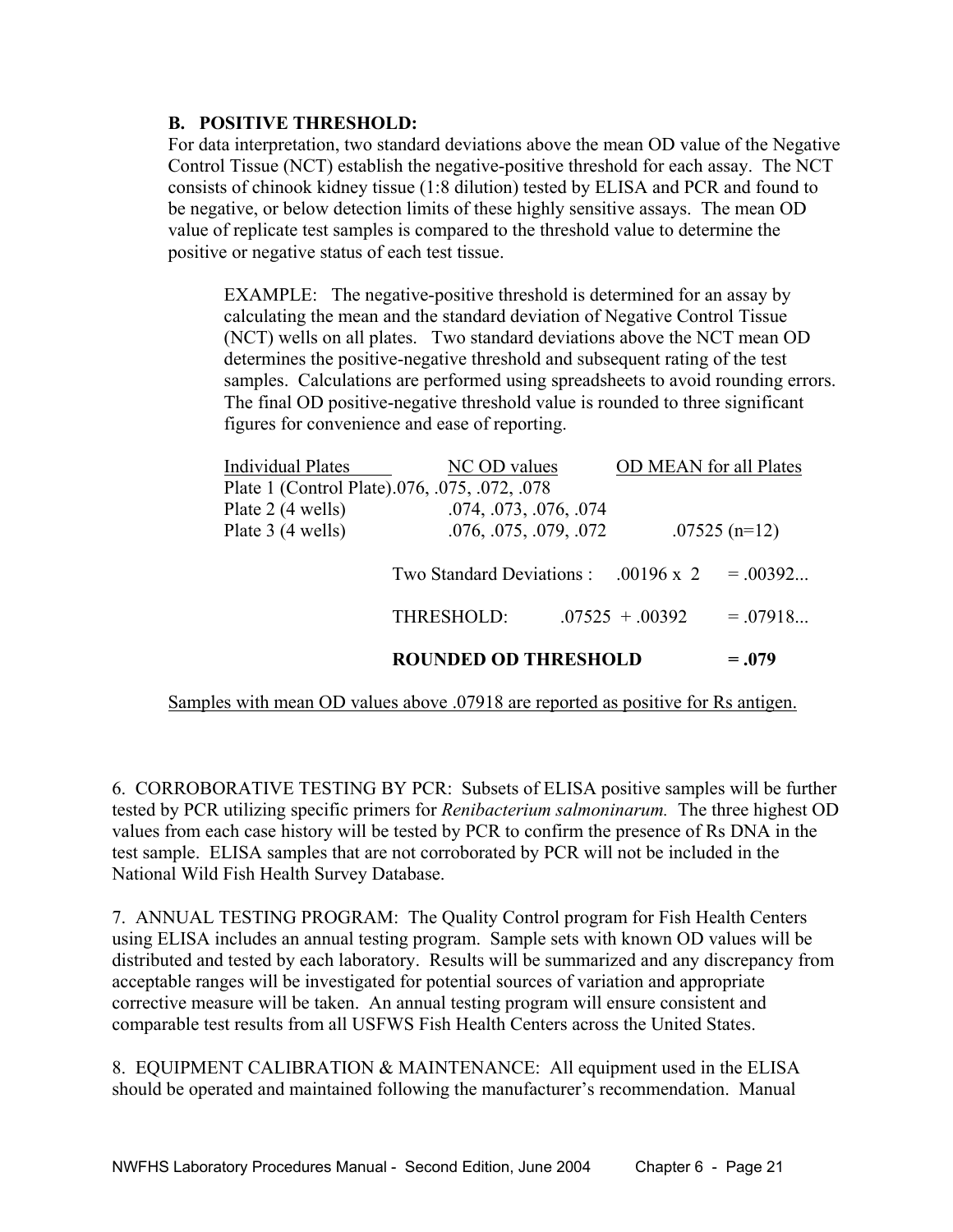pipettors and automated dispensing equipment will be checked for accuracy and calibrated on a regular basis. Major equipment such as the Plate Washer, Multi-drop dispenser and the Reader will be checked for proper operation and calibrated on a biannual basis following the instructions provided in the manufacturer's operating manual. Logs of all equipment maintenance and calibration will be maintained at each Fish Health Center.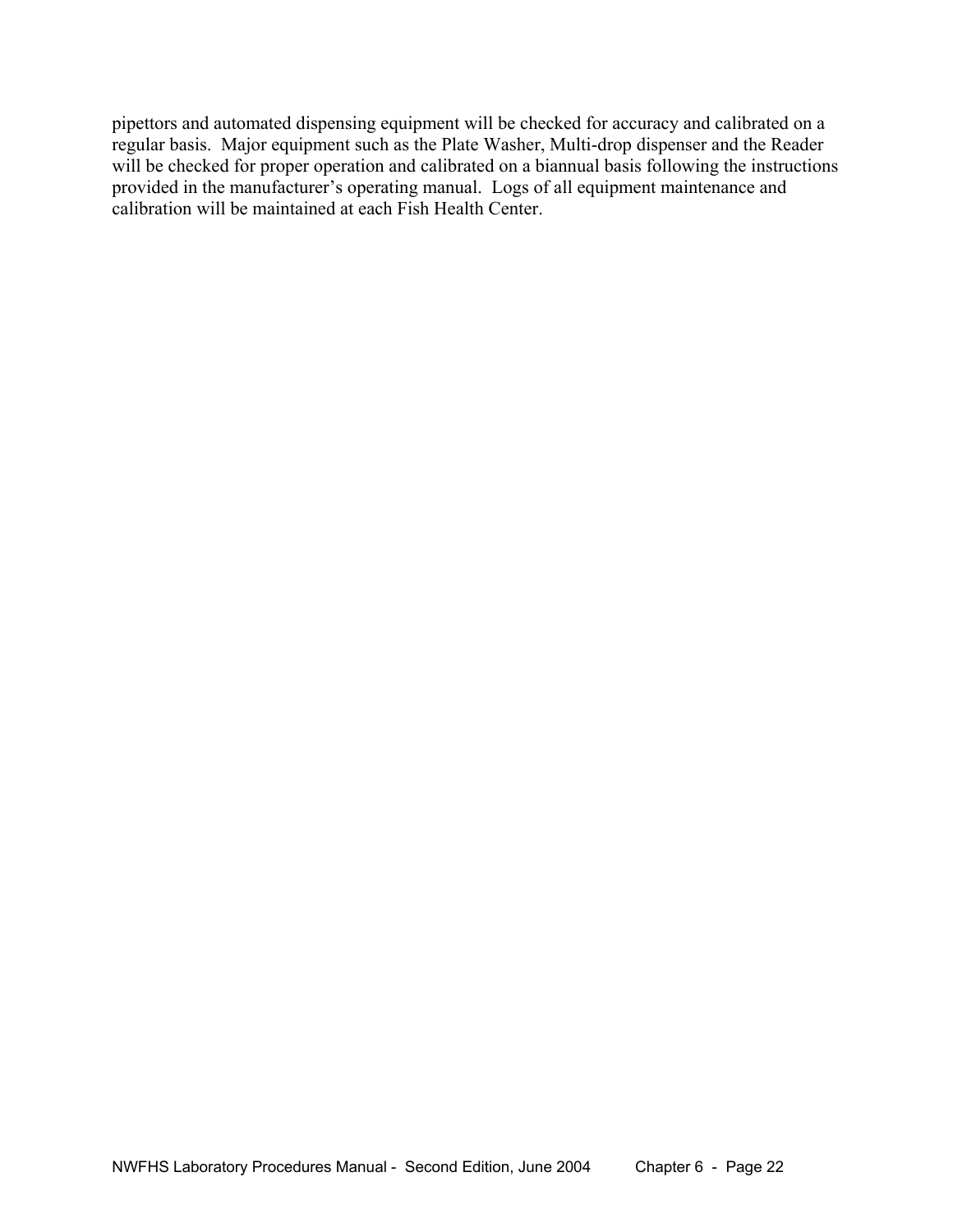## **Appendix 6.B – Standardization of Reagents**

## **1. Overview**

Antibody reagents used in ELISA (CAb and HRP) are reconstituted following manufacturer's instructions and pooled into large volumes of concentrated antibody. Pooling of antibody reagent ensures consistent and high quality reagents for use over a 1-2 year period.

Following pooling of antibody lots, the reagents are tested by Checkerboard Titration assay (Step 2), and then distributed into small working volumes for use in each assay. Working volumes are stored in microcentrifuge tubes or other vials suitable for cryopreservation. It is important to dispense at least 100µL in each tube, as smaller volumes are less stable during longterm storage. Individual tubes of CAb are then used for a single assay, or reused a second time and discarded. This limits repeated freeze-thaw cycles that can degrade antibody protein.

The KPL Positive Control, a whole cell preparation of *Renibacterium salmoninarum*, is also pooled in large batches, diluted to specified concentrations of 1:100, 1:1000, 1:2000, and 1:5000 in Phosphate Buffered Saline (PBS). Then each dilution is aliquoted into small volumes for use with each assay. All these reagents are stored at -70C to ensure long-term stability and individual aliquots are only removed when they are ready to be used. All glassware used for preparation of Positive Controls is acid washed to thoroughly remove any Rs antigen.

Negative Control Tissue (NCT) with a known OD value is run on every plate to establish the negative-positive threshold for each assay. The Negative Control Tissue (NCT) also allows monitoring of plate-to-plate variation within a single assay, as well as assay performance over a period of time. Kidney tissues were collected from chinook salmon and tested by ELISA, culture on SKDM, and by PCR. Negative kidney tissues (by all 3 assays) were pooled and further diluted to 1:8 (w/v) in PBS-T20. Negative Control Tissue (lot # NCT-98) was aliquoted. and distributed to each Fish Health Center. NCT is used to: establish the negative-positive threshold for each ELISA; monitor assay performance between runs; compare ELISA results between laboratories; and to make relative comparisons of OD values when equipment, reagents, or control reagents change over time.

Negative Control Tissue (Lot # NCT98): The specific NCT in use currently was obtained from 50 Fall chinook salmon from the Coleman National Fish Hatchery. Entire kidneys were removed from female fish, homogenized and cultured on SKDM media and monitored for 6 weeks for growth of *Renibacterium salmoninarum* cells. An additional subset of tissue was submitted to the USGS - Western Fisheries Research Center in Seattle, WA for PCR testing. The remaining tissue was diluted 1:4 (w/v) with PBS-T20 and homogenized, heated to  $100^{\circ}$ C for 15 minutes and centrifuged at 10,000 rpm for 10 minutes. Supernatant from each test sample was tested at 1:4 and 1:8 dilutions by ELISA at the Ca-Nv Fish Health Center (Ca-Nv FHC). Following ELISA, supernatant from all negative kidney tissues were pooled into one large batch and frozen at –70°C.

Periodically, these steps will be repeated for new lots of NCT tissue as needed. Comparison testing will be completed between previous NCT lots and newly developed batches to evaluate changes in expected OD values for the ELISA.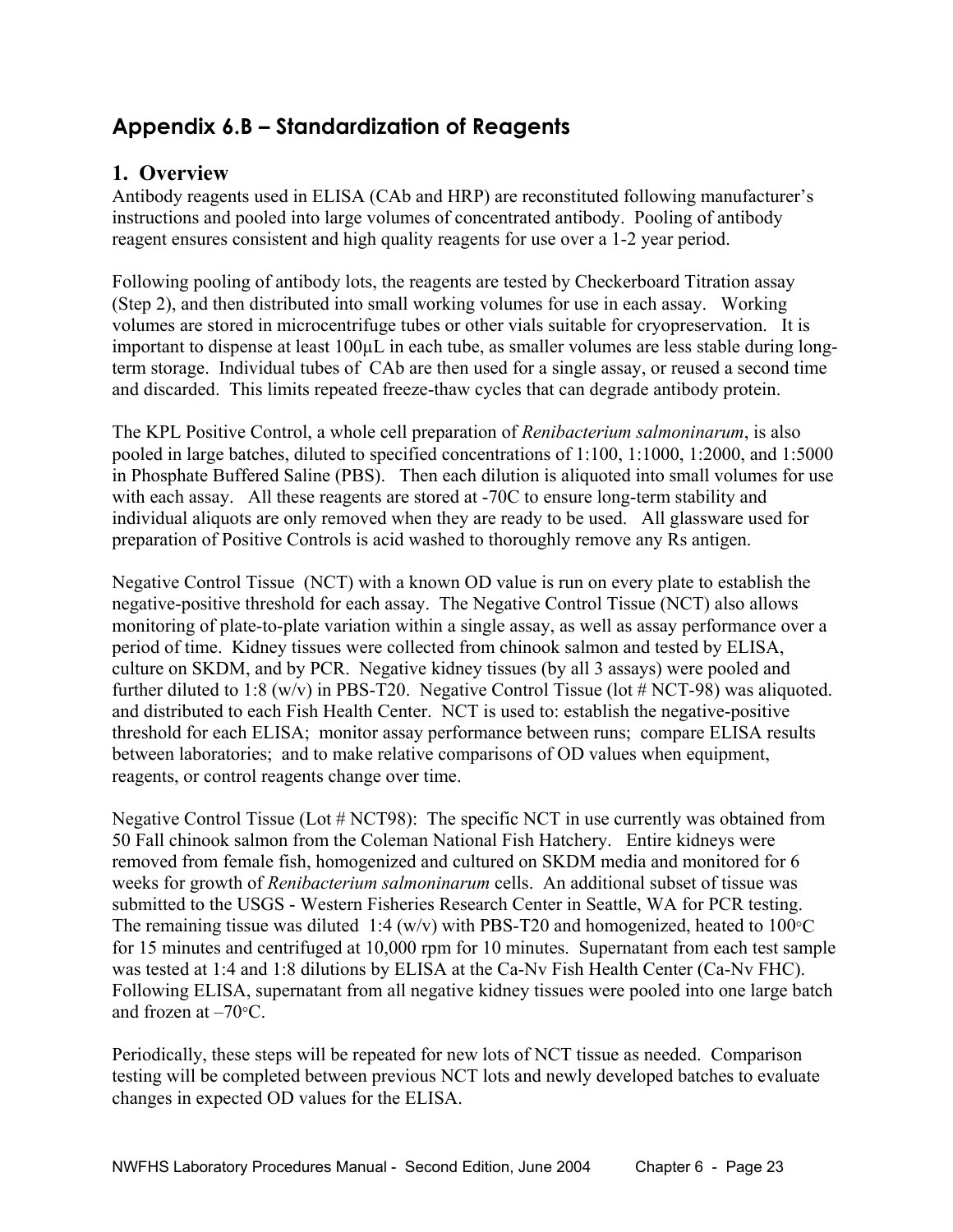## **2. Standardization of Antibody and Control Reagents**

#### **A. POOLING OF ANTIBODY REAGENTS**

- 1. 50% Glycerol Solution for reconstituting Antibodies:
	- a. Prepare a 50% solution of glycerol by adding one part glycerol to 1 part sterile  $dH_20$ .
	- b. Optional: For each mL of the above solution prepared, add 10µL of  $1\%$  (w/v) Thimerosal
	- (this gives a final concentration of 0.01% of Thimerosal as a preservative).
- 2. Reconstitute Antibodies Coating Antibody (CAb) and Secondary HRP-labeled Antibody (HRP-Ab)
	- a. Rehydrate lyophilized antibodies with 1 mL of 50% glycerol .
- 3. Pool Antibodies
	- a. Select 4-5 vials of each antibody and pool the contents into a larger batch.
	- b. Aliquot 100µL volumes of CAb and HRP-Ab into microcentrifuge tubes and freeze at  $-70\degree C$ .
	- c. Tubes are removed as needed.

 **NOTE:** Many laboratories have reported decreased antibody activity in recent production lots of unlabeled Coating and HRP-conjugated antibodies received from KPL. Due to this problem, individual antibody lots that are suspect for decreased antibody activity may need to be tested by Checkerboard Titration prior to pooling. This additional step of testing individual lots of antibody could preclude the inclusion of these lots in the standardized reagent pool and prevent subsequent dilution of reagents with higher antibody activity.

 I strongly recommend purchasing several vials of the same lot number when antibody standardization is planned. While this will not prevent the reported problems with antibody quality, it will save a tremendous amount of time and labor that would be required to test several individual antibody lots prior to pooling.

### **B. POSITIVE CONTROL ANTIGEN**

- 1. For Positive Control Antigen, reconstitute and pool several vials of *Renibacterium salmoninarum* whole cells.
	- a. Prepare accurate dilutions in PBS-Tween 20 as follows: 1:100 1:1000 1:2000 1:5000
	- b. Aliquot 500µL into 1.5mL microcentrifuge screw-cap tubes (label each tube and cap with the dilution).
- 2. Heat in a water bath at 100°C for 15minutes. Allow to cool and then freeze at -70°C.
- 3. Positive Controls are thawed and vortexed thoroughly prior to use.

#### **C. NEGATIVE REFERENCE TISSUE**

 1. Negative Control Tissue (lot # NCT98) has been diluted 1:8, boiled for 15 minutes, centrifuged , supernatant removed. Aliquots were stored frozen at -70°C. The NCT98 control tissue is ready to use after thawing; no further processing is required .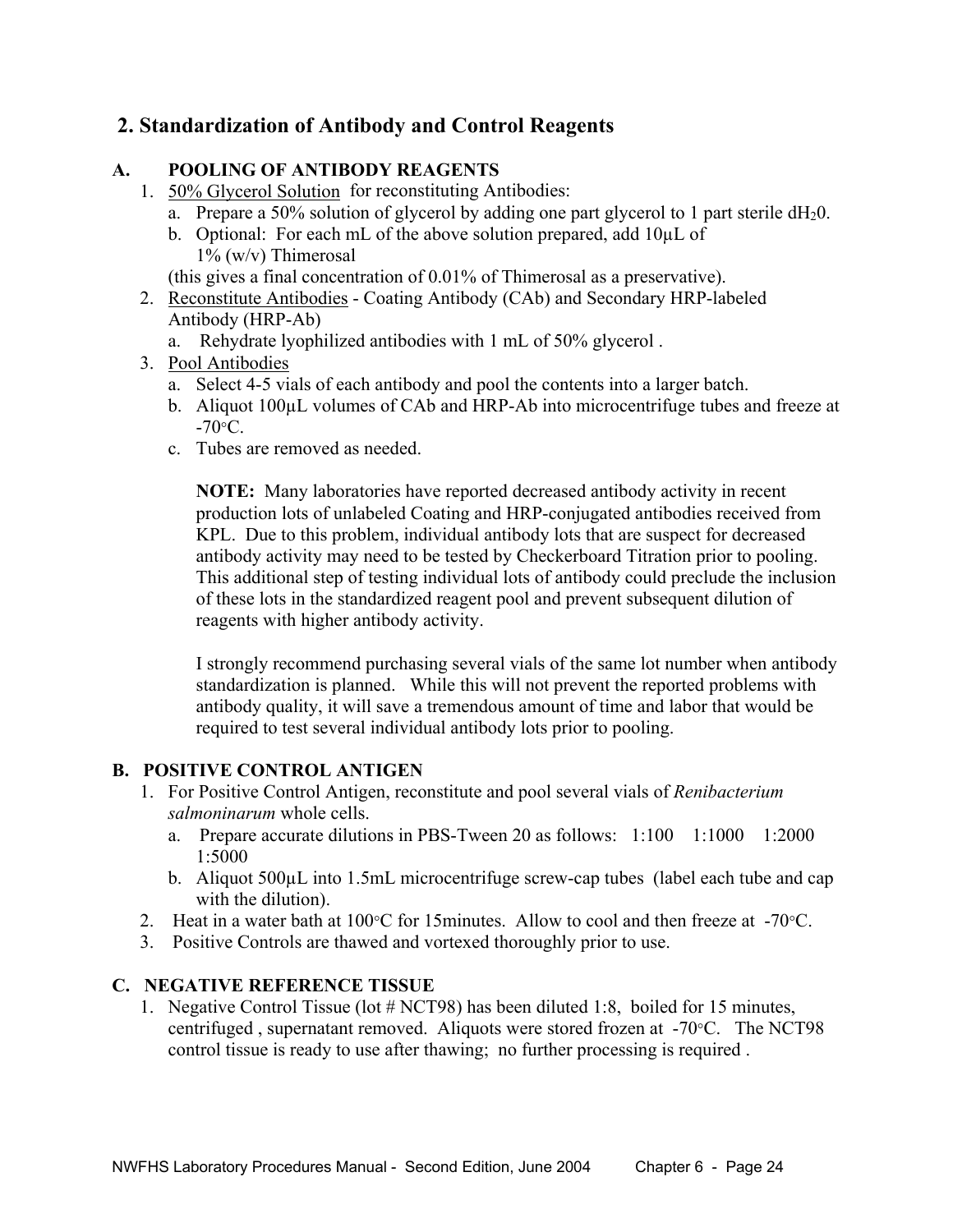- 2. The source of this control tissue is Coleman NFH Fall Chinook, a stock historically negative for Bacterial Kidney Disease (BKD) and having a low incidence of *Renibacterium salmon*inarum antigen by ELISA and Rs-PCR.
- 3. Other Reference Tissue can be developed for other species of salmonids or nonsalmonids; the main objective is to locate and test stocks with consistently low or negative OD values and use this tissue as an assay standard to monitor assay performance and help determine a negative-positive threshold.

## **3. Checkerboard Titration Assay (CTA)**

Checkerboard Titration testing of antibodies determines the optimum working concentrations of Coating antibody and Conjugated HRP antibody used in the ELISA to detect *Renibacterium salmoninarum.*

Each time new lot numbers of Coating Antibody (CAb) or HRP-Conjugated secondary Antibody (HRP-CAb) are rehydrated and pooled, slight variations may occur in these critically important ELISA reagents. This is due to differences in reagent quality between manufacturer's antibody lots, the rehydration and pooling procedure, and accuracy of dilutions and/or pipette errors that can occur when large quantities of reagents are dispensed. In addition to changes in reagents used, other factors involved with equipment changes may also affect the values obtained by ELISA. These include use of new equipment such as dispensing cassettes (Multi-Drop unit) or filter replacement (Reader) and the proper maintenance and calibration of equipment. Therefore, each modification to the ELISA system (new equipment and/or calibration of existing equipment) should be tested by Checkerboard Titration assay. Test results and overall assay performance should be monitored closely to detect significant changes that may alter positivenegative thresholds and the test results.

The Checkerboard Titration assay determines the optimal (working) concentration of antibody reagents by evaluating them together in a dilution matrix using a prescribed set of controls and test samples. From these data one can choose a combination of Coating antibody and Conjugate concentrations that produces optimal OD absorbance values and ensures consistent performance of the ELISA.

### **A. REAGENTS AND TEST SAMPLES**

- 1. Test the pooled antibody reagents prepared in step 1.A.
	- Be sure the antibody pool is well mixed and remove a subset to test by titration assay.
- 2. Determine Antibody concentrations to test in Checkerboard Titration assay
	- a. Test the Coating antibody at 0.5, 1.0, and 1.5  $\mu$ L/mL (1:500, 1:1000 and 1:1500 (v/v) dilutions)
	- b. Test the HRP Conjugate at dilutions of 1.5, 2.0 and 2.5 µL/mL (1:1500, 1:2000, and  $1:2500$  (v/v)dilutions).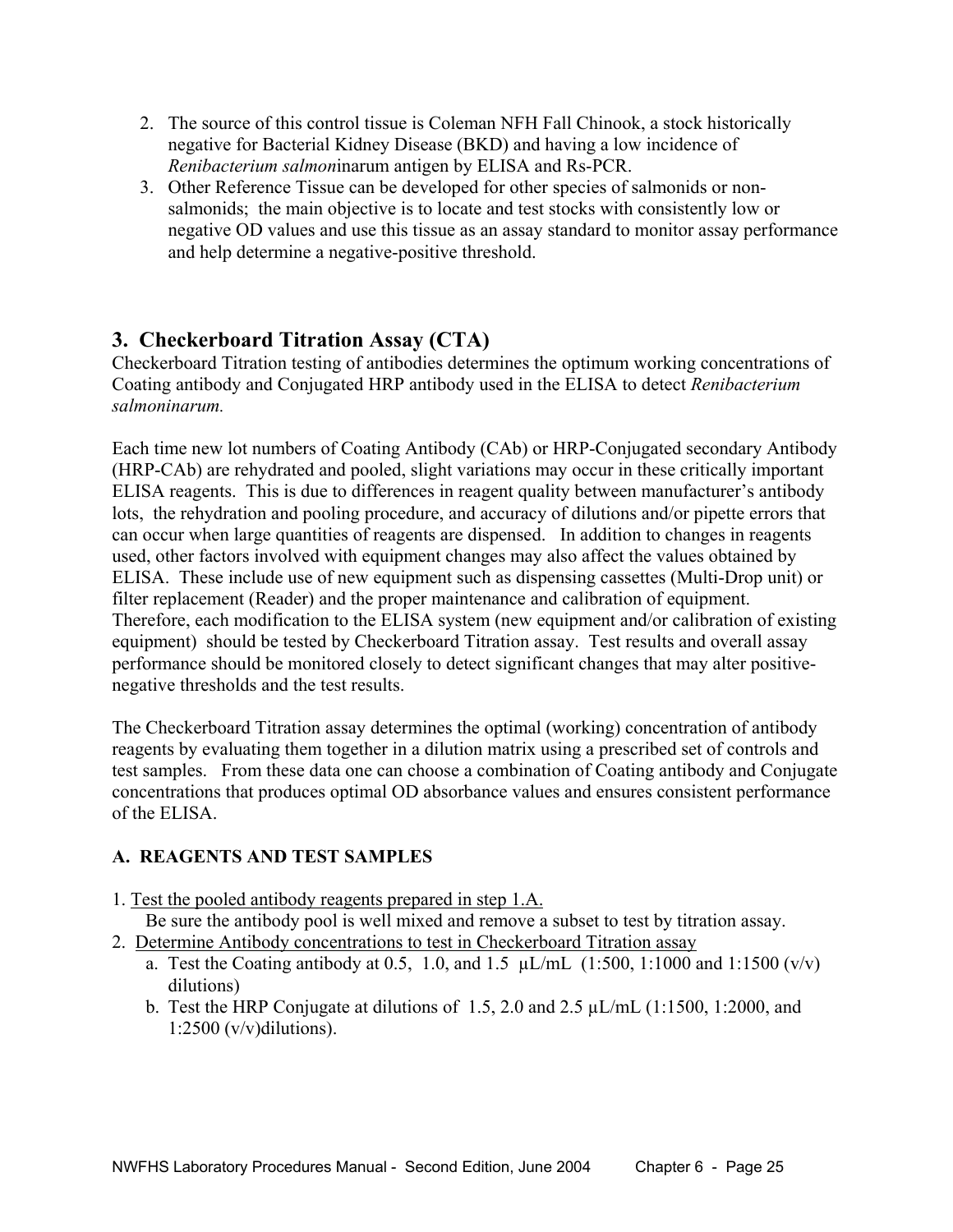- 3. Test samples and Negative-controls
	- a. The controls include Blank (B), the Negative Control Tissue (N), the Conjugate Control (CC), and the Positive Controls at four concentrations; 1:100 , 1:1000 , 1:2000 , 1:5000 .
	- b. The negative control Blank (B) receives PBS-T20 diluent only and checks for background absorbance levels in the absence of test sample.
	- c. The Conjugate Control (CC) receives Coating Solution only (no CAb) and ensures there is no nonspecific binding of the HRP-Ab to the well surface.

### **B. MICROPLATE FORMAT**

The microplate format for evaluating concentrations of the CAb with three concentrations of the HRP-Ab is shown below. A separate microplate is used for each concentration of Coating Antibody tested. Each plate is divided into three sections to test each of the three conjugate dilutions. The top and bottom rows (A and H) are not used in order to have an equal number of replicates (4) for each test sample at each conjugate dilution (CC and SC have 2 replicates per conjugate dilution)

Plate #1 - Cab at 1:500, each conjugate dilution is added to 2 rows; Negative controls and KPL positive controls are tested at various dilutions with 4 replicates per conjugate dilution (Samples #1-4).



#### **C. CHECKERBOARD TITRATION PROCEDURE**

- **1**. For each CAb concentration, coat the appropriate wells of a separate microplate.
	- a. Determine volume of Coating Solution and CAb needed for each concentration group - there are only 60 wells per group, however the dispensing cassette delivers to entire columns, so calculate the volume needed for an entire plate plus the additional volume needed to prime the dispensing cassette. 25 mL per plate is a good guideline.
	- b. Prepare 25 mL of Coating Solution by diluting the 10X Coating Solution 1:10 in  $dH<sub>2</sub>0$ .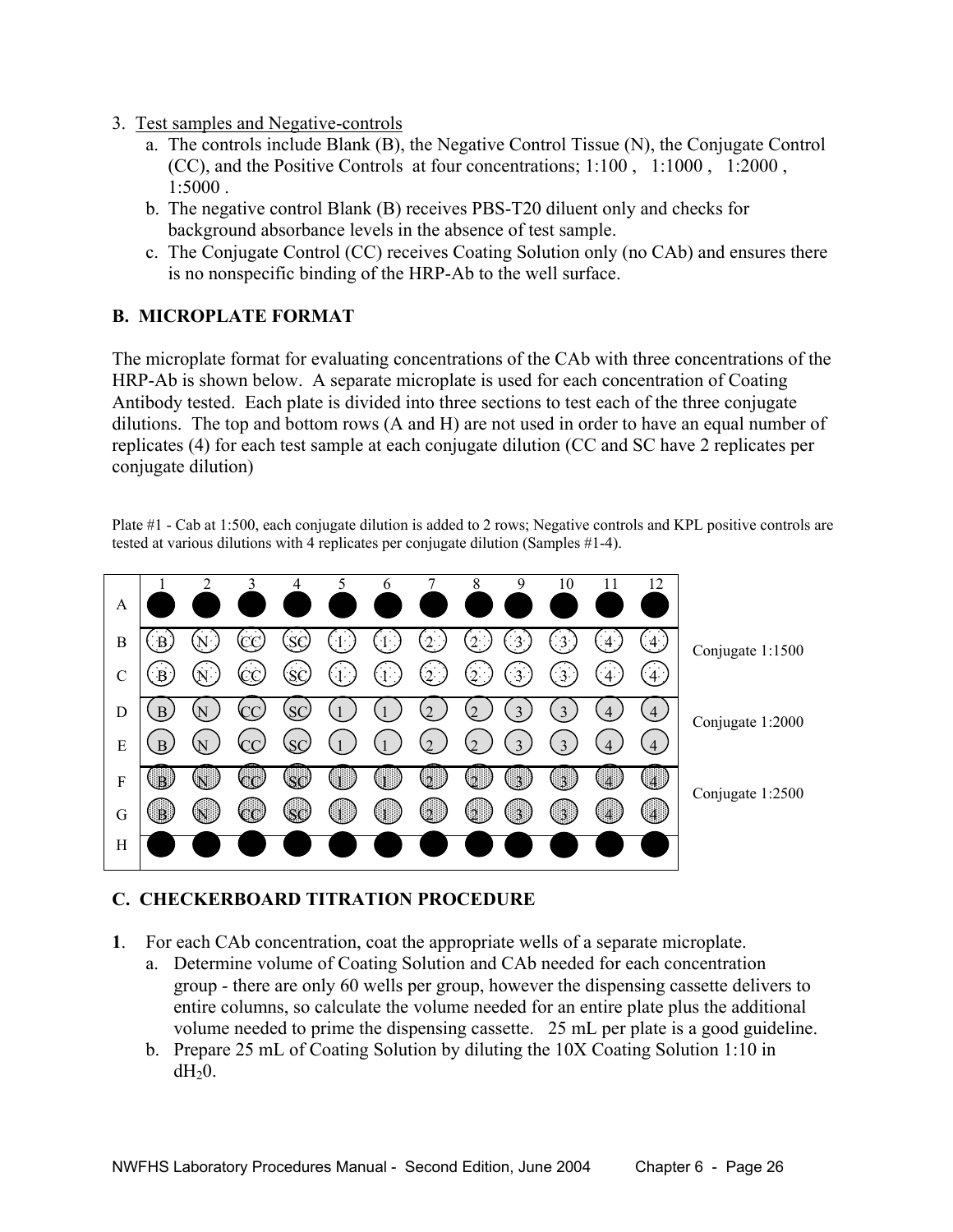EXAMPLE: 2.5 mL Coating Solution :  $22.5$  mL diH<sub>2</sub>0

- c. Remove 3 mL of Coating Solution and set aside for the twelve (12) CC and SC wells.
- d. Calculate the amount of CAb to add to the remaining 22 mL of Coating Solution for the appropriate Coating Antibody concentration.

EXAMPLE: The first plate receives CAb at 2.0ug/mL (or 1:500 dilution).

$$
1/500 = X/22,000 \text{ }\mu\text{L}
$$

$$
\mathbf{X} = 44.0 \text{ }\mu\text{L}
$$

 The second plate will receive CAb at 1.0ug/mL (or 1:1000 dilution)  $1/1000 = X/22,000 \mu L$  $X = 22.0 \mu L$ 

 The third plate will receive CAb at .67ug/mL (or 1:1500 dilution)  $1/1500 = X/22,000 \mu L$ 

$$
X = 14.6 \, \mu L
$$

- e. Carefully prepare and label each CAb concentration.
- f. Label three microplates with the CAb concentration they are to receive and coat each plate with its corresponding antibody concentration. Follow the Microplate format (CC and SC wells receive Coating Solution only, not CAb).
- g. Rinse the CAb dispensing head thoroughly with deionized  $H_2$ 0 between CAb concentrations.
- h. Coat the second and third plate, again using each plates corresponding CAb concentration and by following the Microplate format.
- i. Incubate in a humid chamber at 4C for 16 hours.
- 2. On Day 2 proceed with ELISA following the standard protocol steps III.B on page 12.
- 3. Proceed with the addition of HRP-Ab (step III.D) as follows:
	- a. Calculate the amount of Conjugate (HRP-Ab) that will be needed for all three plates following the Microplate format. Each plate receives a specific HRP-Ab concentration in 2 rows, or 24 wells. Therefore, the approximate volume of each concentration needed is  $4.8$  mL x  $3$  plates =  $14.4$ mL.
	- b. Prepare the 20 mL of 1X Milk Diluent, for each HRP-Ab concentration, from the 20X concentrate. Remove 2mL for use in the SC wells (SC wells receive Milk Diluent only).
	- c. Calculate the amount of HRP-Ab to add to the remaining 18 mL of Milk Diluent for each

HRP concentration specified on the Microplate format.

EXAMPLE: To the remaining 18mL of Milk Diluent add HRP-Ab as follows:

For the HRP-Ab concentration of 1:1500 (.67ug/mL)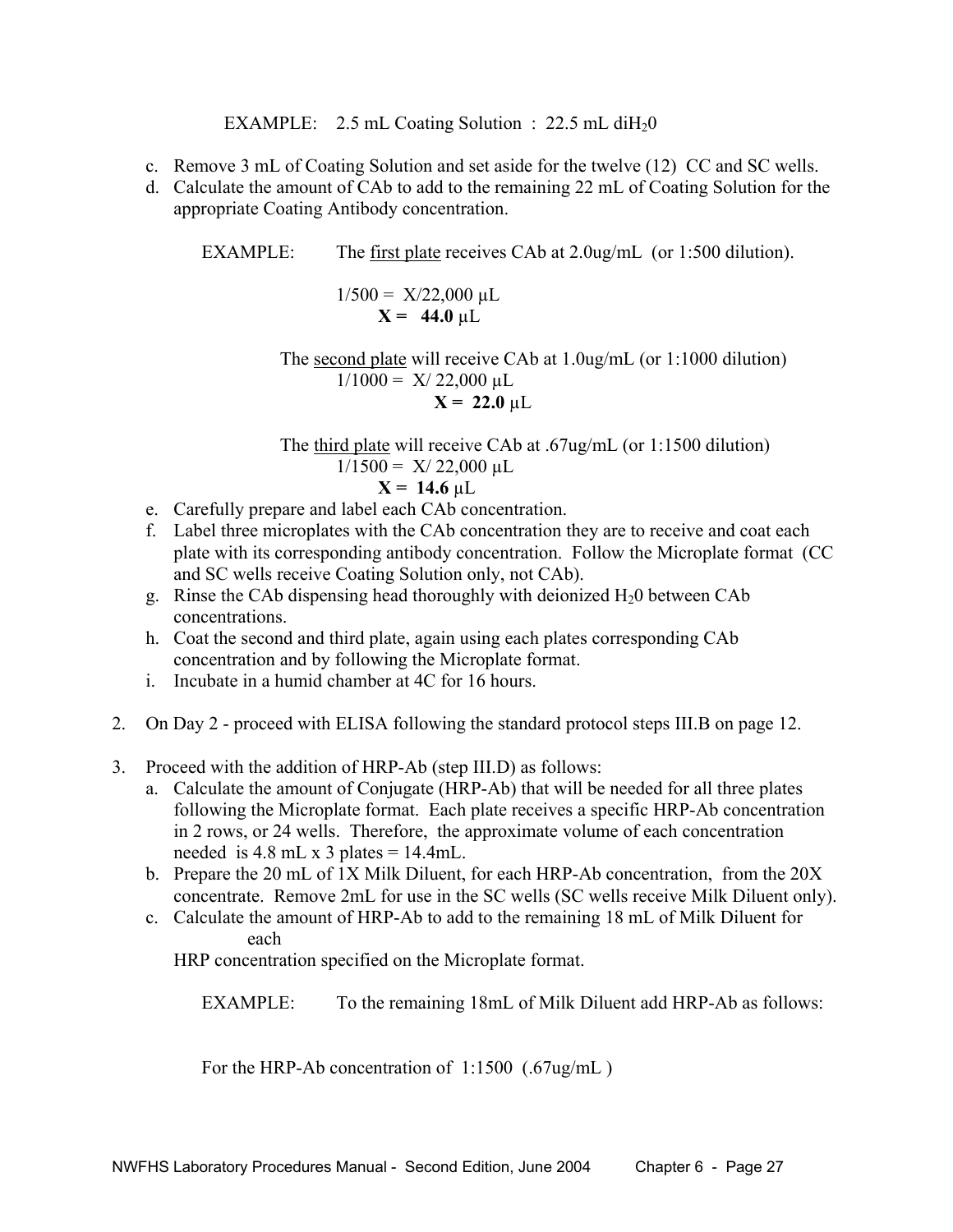$1/1500 = X/18,000 \mu L$  $X = 12.0 \mu L$ 

For the HRP-Ab concentration of 1:2000 (.50ug/mL)

$$
1/2000 = X/18,000 \text{ }\mu\text{L}
$$
  

$$
\mathbf{X} = 9.0 \text{ }\mu\text{L}
$$

For the HRP-Ab concentration of 1:2500 (.40ug/mL)

$$
1/2500 = X/18,000 \text{ }\mu\text{L}
$$

$$
\mathbf{X} = 7.2 \text{ }\mu\text{L}
$$

- d. Manually pipet 200 µL of Milk Diluent into the corresponding SC wells.
- e. The HRP-Ab is added to the remaining wells for that particular concentration by following the Microplate format. A single pipettor set at 200µL can be used for each individual well, or a multi-tip pipettor (Octapette  $^{TM}$ ) with 6 tips in place can be used to dispense HRP-Ab in each ROW.
- f. Proceed with the two-hour incubation step and the remainder of the ELISA protocol.

#### **D. DETERMINATION OF ANTIBODY DILUTIONS**

Determine a combination of antibody dilutions that give optimum OD values for ELISA by examining the values obtained in the checkerboard titration matrix and determine which combination of CAb dilution and HRP-Ab dilution give the range of OD values that are expected. The following is a **guideline only** of the expected values:

| <b>Test Sample or Buffer</b> | <b>Expected OD Values</b> |
|------------------------------|---------------------------|
|                              |                           |
| Blank $(B)$                  | $.065 - .075$             |
| Substrate Control (SC)       | $.055 - .060$             |
| Conjugate Control (CC)       | $.055 - .060$             |
| Negative Control (NCT98)     | 072-078                   |
|                              |                           |
| <b>KPL Positive Controls</b> |                           |
| 1:100                        | 2.20-2.80                 |
| 1:1000                       | $0.90 - 1.50$             |
| 1:2000                       | .400-.550                 |
| 1:5000                       | $.200 - .250$             |
|                              |                           |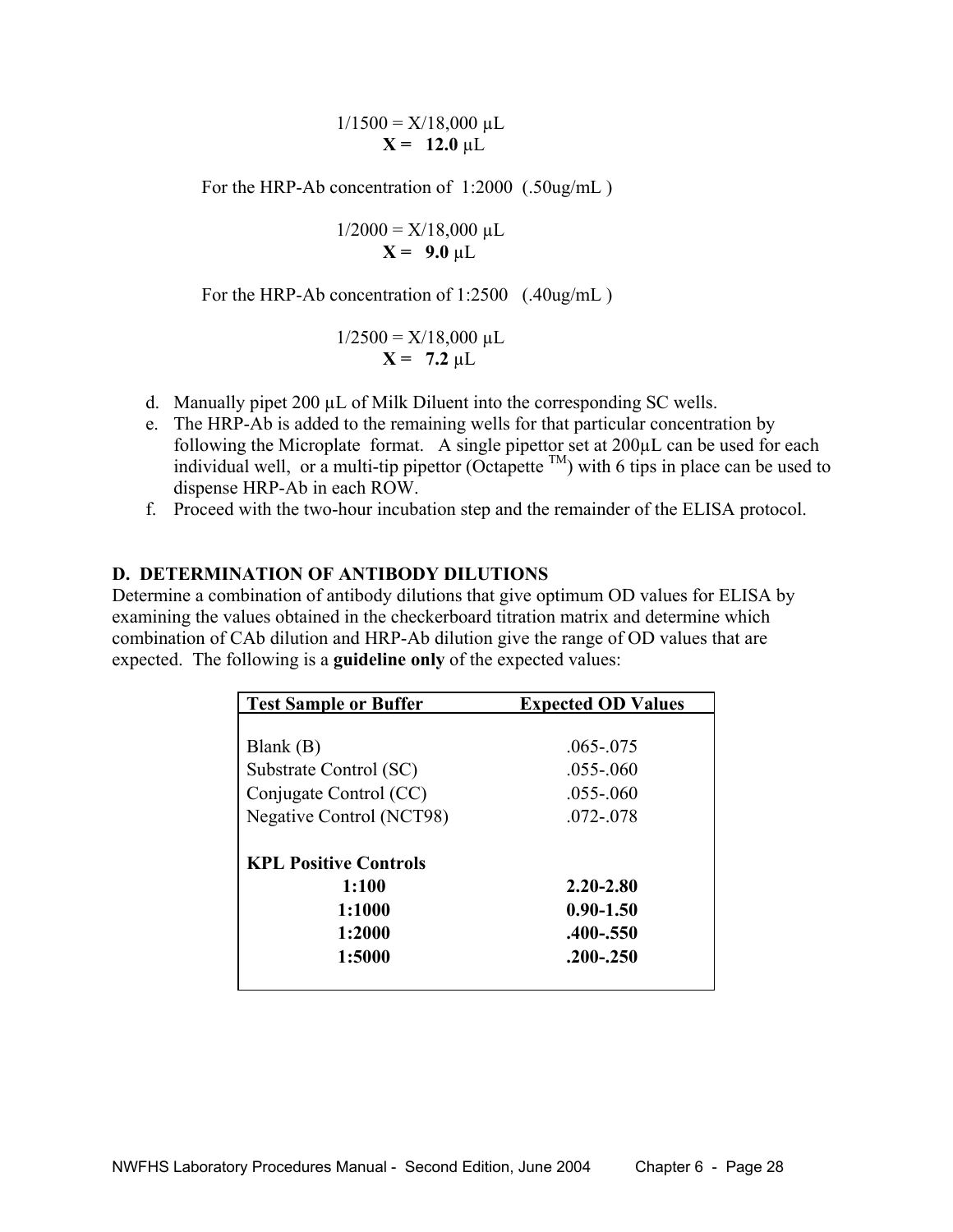## **Appendix 6.C – Collection and Processing of Tissue Samples for ELISA**

## **1. Sample Collection, Transport and Storage**

#### **A. FIELD COLLECTION SUPPLIES AND GUIDELINES**

- a. Field containers should be sterile, labeled bags with seal able top closure. Or for small tissues from juvenile tissues, use 1.5-2.0 mL microcentrifuge tubes (preferably graduated with labeling space).
- b. All samples should be kept cold during sample collection; this is important for protein stability of samples for ELISA, but more important to maintain the quality of DNA for subsequent testing by PCR. ELISA samples should be frozen (-20 to -70C) if stored for any extended period of time prior to processing for ELISA, or PCR testing.
- c. Care is taken to avoid rupturing the stomach, or gastrointestinal tract, or crosscontaminating samples. Commercial fish food frequently contains antigens of Rs that can be detected by the

ELISA, resulting in a false positive reading.

 d. Use disposable instruments for each kidney tissue, or have a sufficient number of precleaned instruments to allow single use for each fish.

#### **B. SAMPLES COLLECTED FROM ADULT FISH**

- a. Samples are usually taken following spawning, care is exercised to avoid crosscontamination between fish and contamination of tissue sample with body fluids.
- b. Collect a 2-5 gram sample; when sampling the kidney, it is recommended that this sample consist of a pool of small tissue pieces from the anterior, mid, and posterior kidney.
- c. Keep tissue cool during collection.

### **C. SAMPLES COLLECTED FROM JUVENILE FISH**

- a. Juvenile fish are often collected as whole fish and dissected upon return to the laboratory.
- b. Remove the entire kidney from each fish. It is preferable to test tissues from individual fish, but a tissue pool may be made if the fish are small (Two-three fish pools are acceptable).

 *If these guidelines cannot be followed regarding pool size and dilution, then the fish are too small for testing.*

- c. A minimum sample weight of 0.07 g is needed for testing.
- d. Keep fish or tissues cool during collection and processing.

## **2. Sample Processing**

- **A. PBS-T20 DILUTION BUFFER** (see Appendix D Reagents, for PBS formula)
	- a. All buffer should be prepared and stored in acid-washed glassware, or disposable containers. Many of the antigens of Rs adhere to glassware, are heat stable, and will not be removed or destroyed by detergent washing and autoclaving.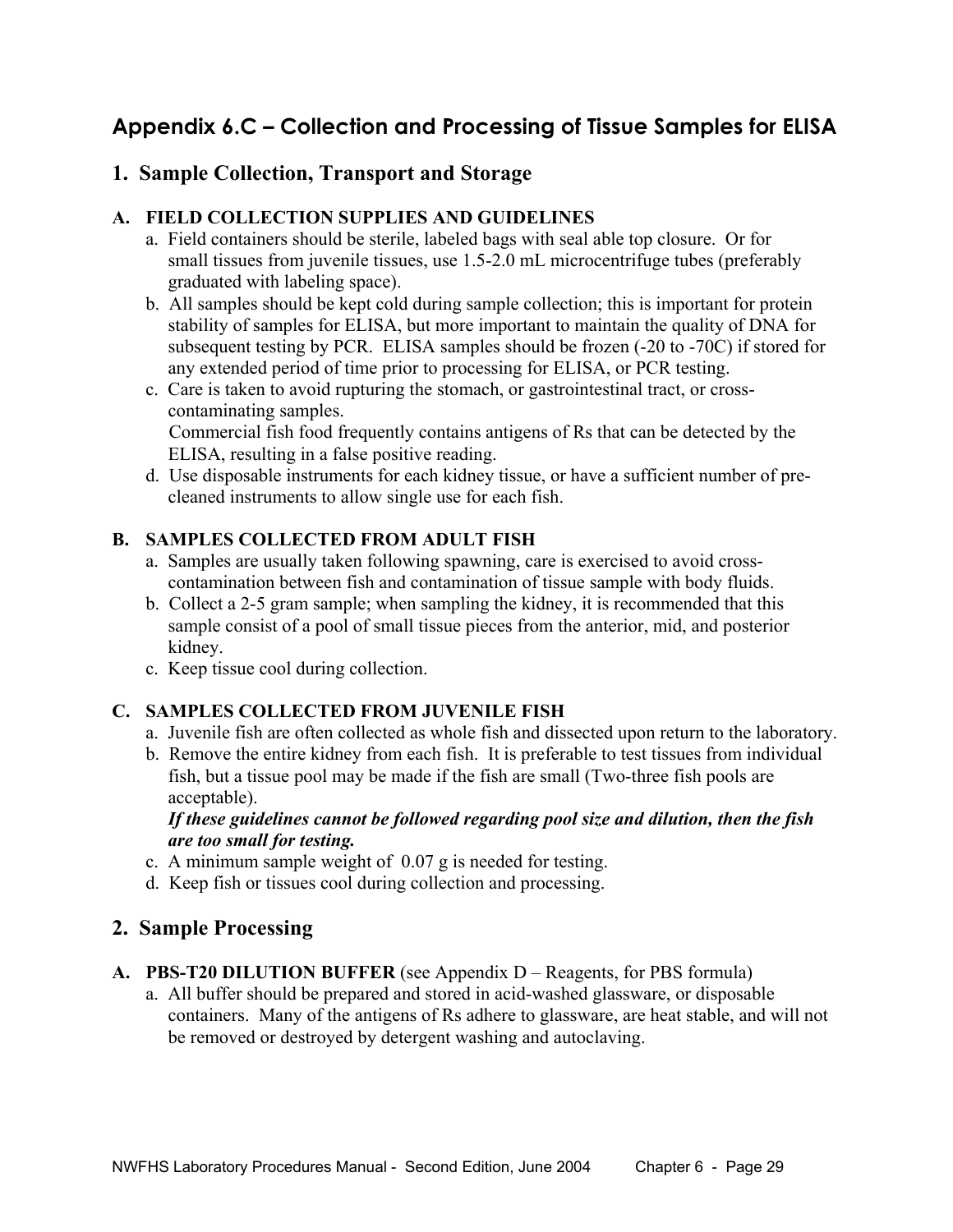#### **B. INSTRUMENTS**

- a. The cleaning of laboratory instruments is important. The requirements for the FAT and ELISA are different due: the former detects Rs cells while the ELISA detects a soluble antigenic fraction of the bacterium. *Soaking instruments in 100% bleach, or flaming them for at least 5 seconds can disrupt Renibacterium salmoninarum cells* (Scott and Nesbitt 1995).
- b. When tissues are removed in the laboratory, instruments should be flamed between fish in a given group. Mechanical cleaning to remove Rs antigen is as important as bactericidal disinfection: if sufficient quantities of antigen from nonviable cells is carried over on instruments during sample, a false-positive reaction from ELISA can occur.

#### **C. TISSUE DILUTION AND PROCESSING**

Both adult and juvenile kidney tissues are standardized to a dilution of  $1:8 \text{ (w/v)}$  in PBS- T20, homogenized, boiled for 15 minutes, and frozen in labeled microcentrifuge tubes. A minimum of 0.08gm tissue (560µL homogenate) is required for sufficient supernatant to inoculate 2 replicate wells.

- a. Collect kidney tissue in whirlpak or stomacher type bags with top closures.
- b. Tare balance with empty collection bag. Kept samples cold during processing.
- c. **Dilute kidney 1:8** (w/v) with PBS-T20 (1 part kidney : 7 parts PBS-T20).
- d. Homogenize until well mixed.

NOTE: individual wooden sticks can be used to macerate small samples collected directly into microcentrifuge tubes. Follow the procedures for tarring (tubes must be consistent in weight) and diluting. Macerate the tissue by grinding the kidney tissue against the tube with the wooden stick until the tissue is homogenized ).

- e. Dispense or pour into labeled microcentrifuge tubes.
- f. Boil samples in a water bath (100°C) for 15 minutes. Sample tubes should be submerged deep enough in the water bath to have all tissue in the tube heated thoroughly.
- g. After samples are cooled, freeze in a labeled rack until ready to test. If long-term storage is required freeze at -70°C.

**NOTE:** A higher short-term storage temperature (-20°C) does not affect the OD values significantly for ELISA (True, 1995), however temperature can affect DNA degradation and subsequent PCR testing if samples are not kept cold during ELISA processing. Interfering proteases and nucleases will be denatured once the samples are boiled (100° C for 15 minutes).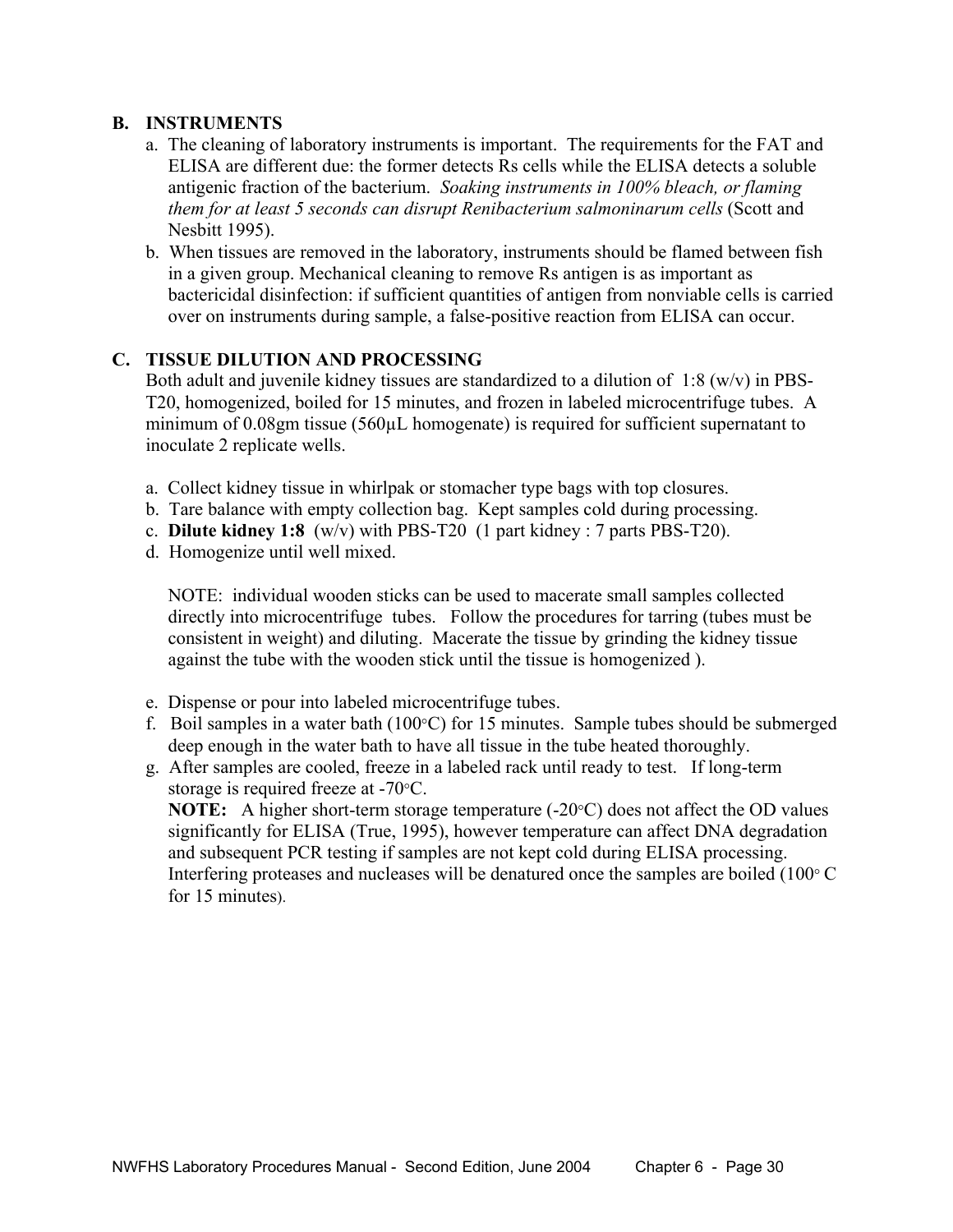| <b>Tissue</b> | 1:8  | <b>Tissue</b> | 1:8  | <b>Tissue</b> | 1:8  |
|---------------|------|---------------|------|---------------|------|
| WT(g)         |      | WT(g)         |      | WT(g)         |      |
| .07           | .49  | .30           | 2.10 | .50           | 3.50 |
| .08           | .56  | .31           | 2.17 | .51           | 3.57 |
| .09           | .63  | .32           | 2.24 | .52           | 3.64 |
| .10           | .70  | .33           | 2.31 | .53           | 3.71 |
| .11           | .77  | .34           | 2.38 | .54           | 3.78 |
| .12           | .84  | .35           | 2.45 | .55           | 3.85 |
| .13           | .91  | .36           | 2.52 | .56           | 3.92 |
| .14           | .98  | .37           | 2.59 | .57           | 3.99 |
| .15           | 1.05 | .38           | 2.66 | .58           | 4.06 |
| .16           | 1.12 | .39           | 2.73 | .59           | 4.13 |
| .17           | 1.19 | .40           | 2.80 | .60           | 4.20 |
| .18           | 1.26 | .41           | 2.87 | .61           | 4.27 |
| .19           | 1.33 | .42           | 2.94 | .62           | 4.34 |
| .20           | 1.40 | .43           | 3.01 | .63           | 4.41 |
| .21           | 1.47 | .44           | 3.08 | .64           | 4.48 |
| .22           | 1.54 | .45           | 3.15 | .65           | 4.55 |
| .23           | 1.61 | .46           | 3.22 | .66           | 4.62 |
| .24           | 1.68 | .47           | 3.29 | .67           | 4.69 |
| .25           | 1.75 | .48           | 3.36 | .68           | 4.76 |
| .26           | 1.82 | .49           | 3.43 | .69           | 4.83 |
| .27           | 1.89 |               |      | .70           | 4.90 |
| .28           | 1.96 |               |      |               |      |
| .29           | 2.03 |               |      |               |      |

**Table 1 - ELISA Dilution Table for Kidney Tissue (1:8 w/v in PBS-T20)**

#### **References (Sample Processing)**

Scott, R., and N. Nesbitt. 1995. Efficacy of decontaminating tool for *Renibacterium salmoninarum* testing. Abstract 1995 Joint Meeting of the Fish Health Section American Fisheries Society and Eastern Fish Disease Workshop; Syracuse, New York, July 19-22, 1995.

True, Kimberly. 1995. Comparison of the Monoclonal and Polyclonal ELISA and Effects of Tissue Processing. Abstract 1995 Joint Meeting of the Fish Health Section American Fisheries Society and Eastern Fish Disease Workshop; Syracuse, New York, July 19-22, 1995.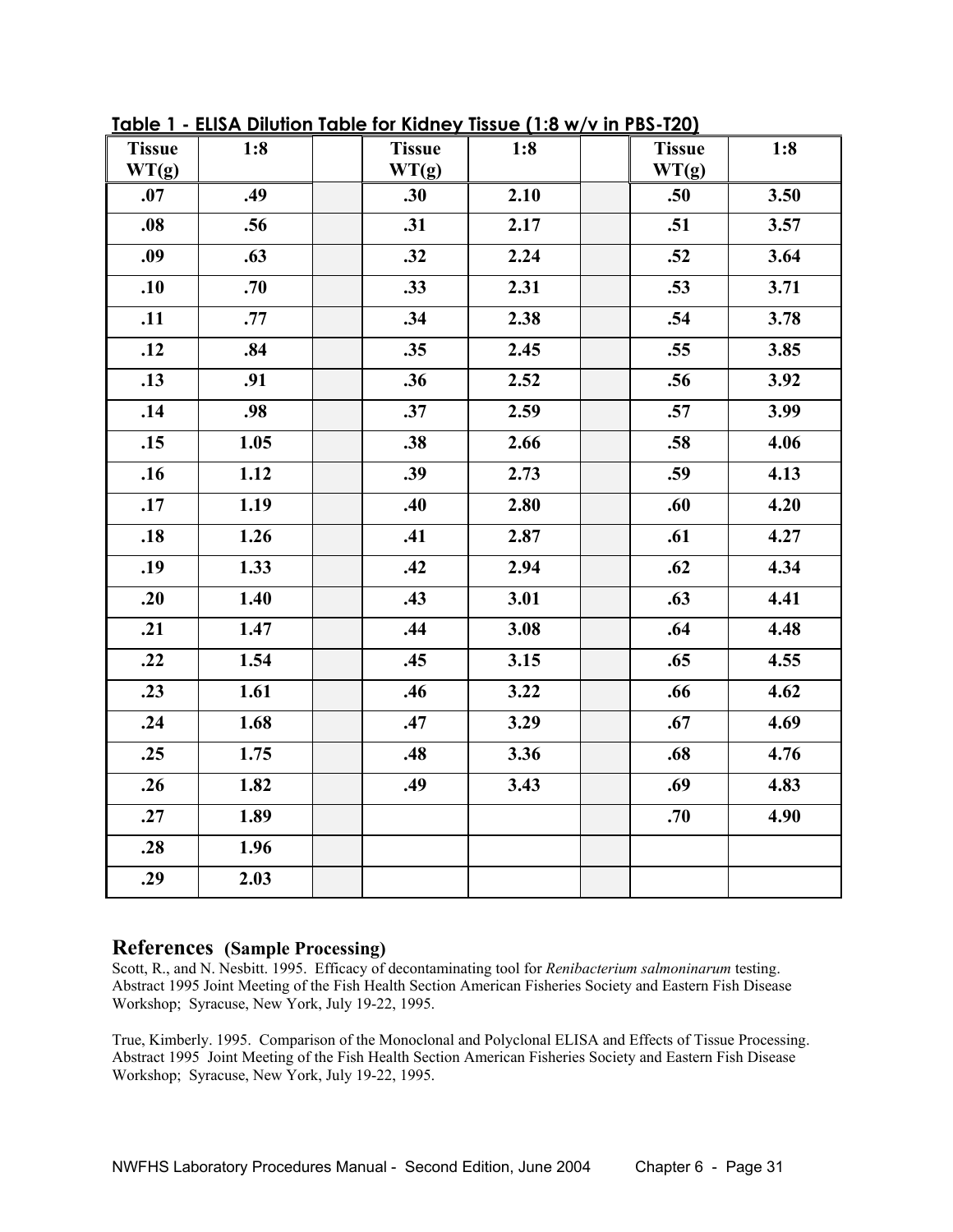## **Appendix 6.D – Reagents, Supplies and Equipment Lists**

DISCLAIMER: Mention of specific brands or manufacturers does not warrant endorsement by the U.S. Fish and Wildlife Service and/ or the United States government. Any comparable instrument, laboratory supply or reagent may be substituted in this protocol if operation and performance are deemed comparable to the items specified in this list.

## **1. Reagents:**

#### **A. KIRKEGAARD AND PERRY LABORATORIES (KPL) ASSAY REAGENTS**

The following are available from Kirkegaard & Perry Laboratories (1-800-638-3167):

- 50-63-00 Wash Solution Concentrate, 4x200mL
- 50-84-00 Coating Solution Concentrate, 2x25mL
- 01-96-91 Affinity purified antibody to *R. salmoninarum*, 1.0mg (Coating Antibody)
- 50-82-01 Milk Diluent/Blocking Solution Concentrate, 2x100mL
- 04-96-91 *Peroxidase*-Labeled Affinity Purified Antibody to *R. salmoninarum,* 0.1mg (HRP Antibody)
- 50-62-00 ABTS Peroxidase Substrate System, 6x100mL
- 50-85-01 ABTS Peroxidase Stop Solution (5X)
- 50-96-91 *R. salmoninarum* Positive Control (whole cell prep)

#### **B. ADDITIONAL REAGENTS (many sources exist for these common chemicals)**

 Glycerol AR, VWR/Baxter #5092-500 Thimerosal, Sigma #T-5125 Sodium Chloride, Sigma #S-9888 Potassium Phosphate (monobasic), Sigma #P-0662 Sodium Phosphate (dibasic), Sigma #S-9390 Potassium Chloride, Sigma # P-3911 Tween-20, Sigma # P-1379 Distilled or deionized water (reagent grade)

#### **C. FORMULA FOR PHOSPHATE BUFFERED SALINE (PBS) with Tween-20**

 Phosphate-buffered saline (PBS), pH 7.4 supplemented with 0.05% (v/v) Tween-20, and 0.01% (w/v) Thimerosal as a preservative. To 1 liter of reagent grade, sterile water, add:

| <b>NaCl</b>                      | $8.00$ gram $(g)$ |
|----------------------------------|-------------------|
| $KH_2PO_4$                       | $0.20$ g          |
| Na <sub>2</sub> HPO <sub>4</sub> | 1.09 g            |
| <b>KCl</b>                       | $0.20$ g          |
| Thimerosal                       | $0.10$ g          |
| Confirm $pH = 7.4$               |                   |
| Tween-20                         | $0.5$ mL          |
|                                  |                   |